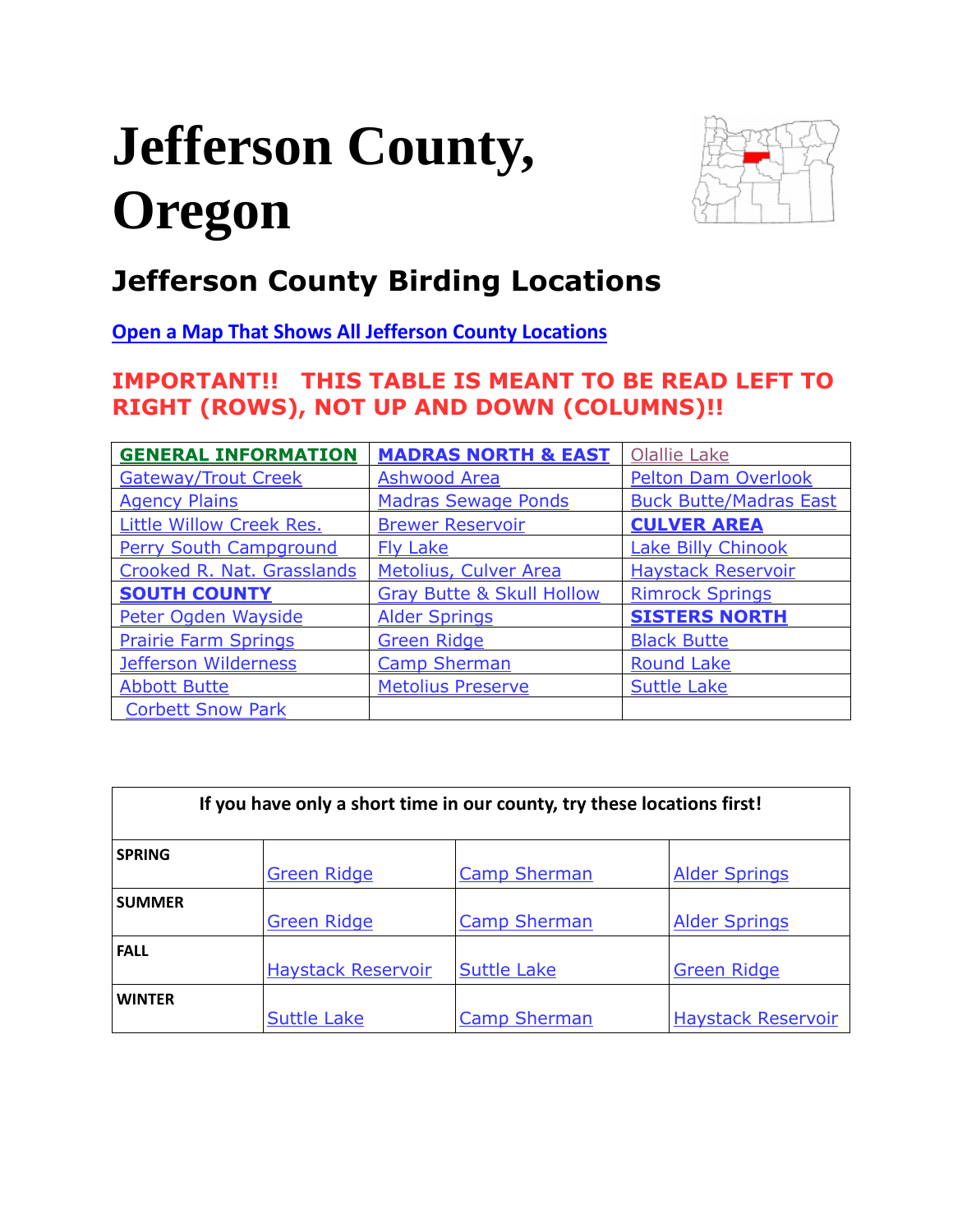**Author(s)**: Craig Miller, Chuck Gates, John Notis **County Seat**: Madras **County Size**: 1791 sq. mi. **High Elevation** : 10,497 ft Mount Jefferson **Rarities** : Broad-winged Hawk, Glaucous Gull, Common Tern, Yellow-billed Cuckoo, Ancient Murrelet, Broad-tailed Hummingbird, Least Flycatcher, Blue Jay, Wood Thrush, Black-throated Blue Warbler, Hooded Warbler, Summer Tanager, Rose-breasted Grosbeak, Indigo Bunting, Common Redpoll **Top County Lister** : 255 Lewis Rems Year List Record : Chuck Gates (2014) 222 **County Contact Person**: Email [Chuck Gates](mailto:cgates326@gmail.com) **[return to the top](#page-0-0)**

# <span id="page-1-0"></span>**MADRAS NORTH AND EAST**

# <span id="page-1-1"></span>**Olallie Lake [return to the top](#page-0-0)**

W DeLorme (copyright 2001) Pg 56 B-2 DeLorme (copyriht 2008) Pg 36 C-4

**Geographic Coordinates** 44 48' 20" N 121 47' 07" W and Jefferson Park 44 42' 44" N 121 48' 15" W Jefferson Park Trailhead 44 42' 24" N 121 52' 29" [\(44.80979, -121.78653\)](https://www.google.com/maps/place/44°48)

[View A Google Map](http://maps.google.com/maps/ms?hl=en&ie=UTF8&msa=0&msid=108036481085398338899.000463753ae4e737ff6a1&ll=44.746002,-121.982231&spn=0.401849,1.054688&z=11http://)

**Best Times to Visit:** Summer and Fall (Winter inaccessible except by skiing)

**Habitat**: High Elevation Lakes, Subalpine Forests, and Timberline

**General Birds in Area**: Waterfowl and Finches.

**Location**: From Bend, drive to Sisters, and then stay on Hwy 20/126 to Hwy 22 to Detroit. Turn right on Road 46 for 17.5 miles (follow signs to Breitenbush Hot Springs Resort). Turn right on Road 4690 and travel for 8.1miles (Road 4690 turns into a gravel road after 6miles) then turn right on Road 4220. Follow Road 4220 for 6 miles to Olallie Lake. To locate the Jefferson Park trailhead, travel about 10 miles east of Detroit and turn north on Forest Road 2243. Take this road 7.4 miles to the parking area at the trailhead. The park is a 5 mile hike in wilderness areas so make sure proper preparations are made.

To get back to Detroit, you can either go back the same way you came or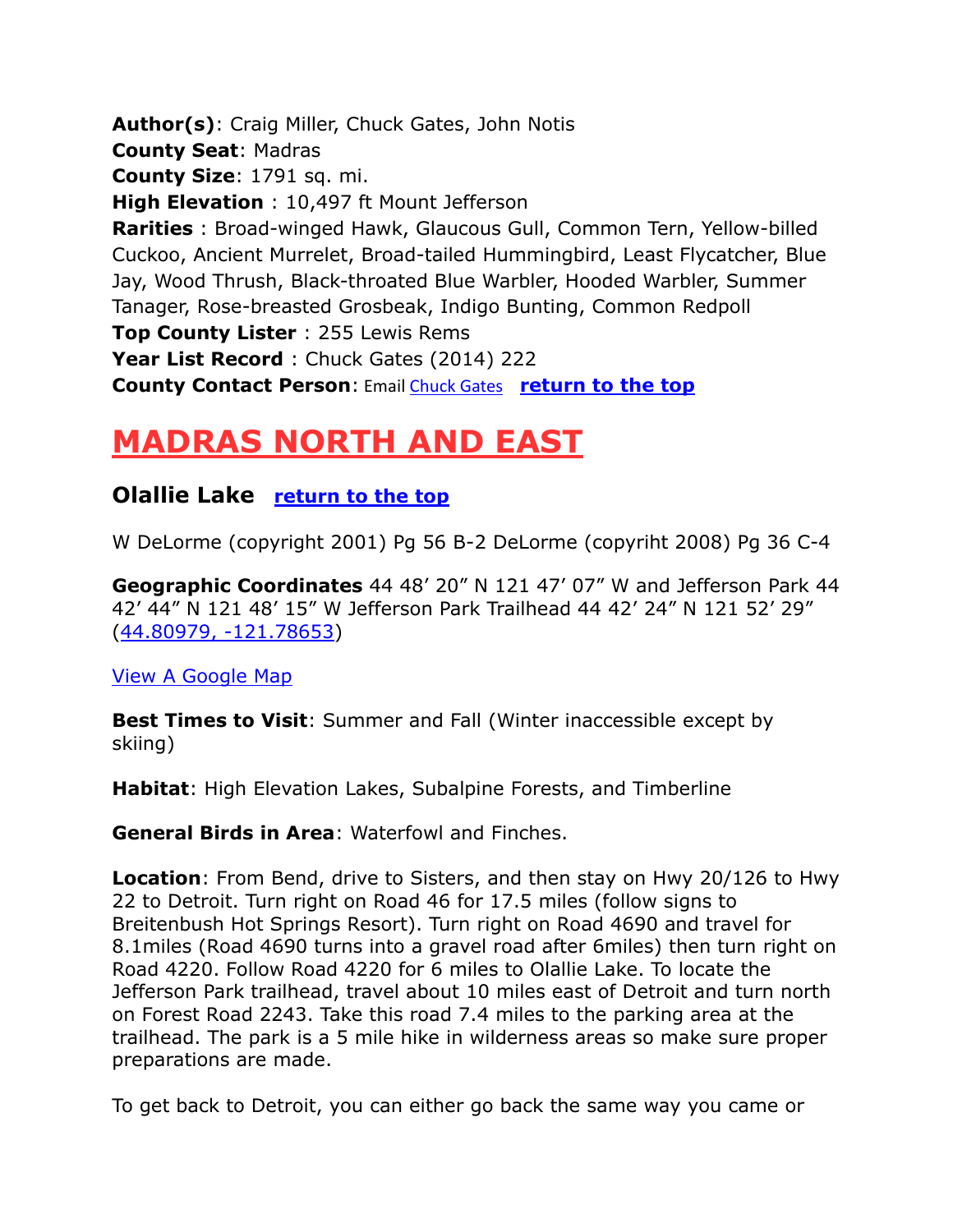you can continue on Road 4220 and make a loop out of the drive. Continuing on the loop back to Road 4690 on Road 4220, the road becomes very rough. You must have a high clearance vehicle. This way is not recommended unless you like rocky, slow roads, it is scenic though!

**Amenities**: Birding, car camping at some of the smaller lakes, hiking, and photography. There are some campsites with restrooms. Paul Dennis Mt. Hood National Forest Campground is right on the shore of Olallie Lake. There are tent sites, and both cabins and yurts for rent. There are numerous small lakes and ponds if you continue on Road 4220. Olallie Lake is a water source, so swimming is not allowed. At Triangle Lake there is a horse camp. Horseshoe Lake was my favorite.

**Disclaimer**: There may be many more amenities at some areas, and some of them may not be open at times in others. We have tried to be as accurate as we could! It is best to always take a couple of good, detailed maps with you.

**Key Species**: Clark's Nutcracker, Gray Jay, Western Tanager, Pacific-slope Flycatcher, Red Crossbill, Pine Siskin, Evening Grosbeak and Gray-crowned Rosy-finch.

**Exceptional Species:** Harlequin Duck, Black-throated Blue Warbler, "Timberline" Brewer's Sparrow, White-winged Crossbill.

<span id="page-2-0"></span>**Gateway** (Geographic Coordinates 44°46'33.4"N 121°04'58.9"W [\(44.77595, -121.08302\)](https://www.google.com/maps/place/44°46) **Trout Creek Campground & Area** Geographic Coordinates 44°48'58.4"N 121°05'44.1"W [\(44.816219, -121.095593\)](https://www.google.com/maps/place/44°48) DeLorme (copyright 2001) Pg 57 B-8 DeLorme (copyright 2008) Pg 37 C-10 **[return to the top](#page-0-0)**

[View A Google Map](https://drive.google.com/open?id=1XpJFAEflTa3V48STyO5_jj1fFm4&usp=sharing)

**Best Times to Visit**: Spring and Fall

**Location**: From Bend, drive north on Hwy 97 to Madras, bear right and stay on Hwy 97. Turn left on Cora Drive/Clark Drive to the town of Gateway. Follow the signs to Trout Creek Recreation Area, the road to Trout Creek on the map is called Clemens Drive turning into Cook Lane and then turning into Coleman Road.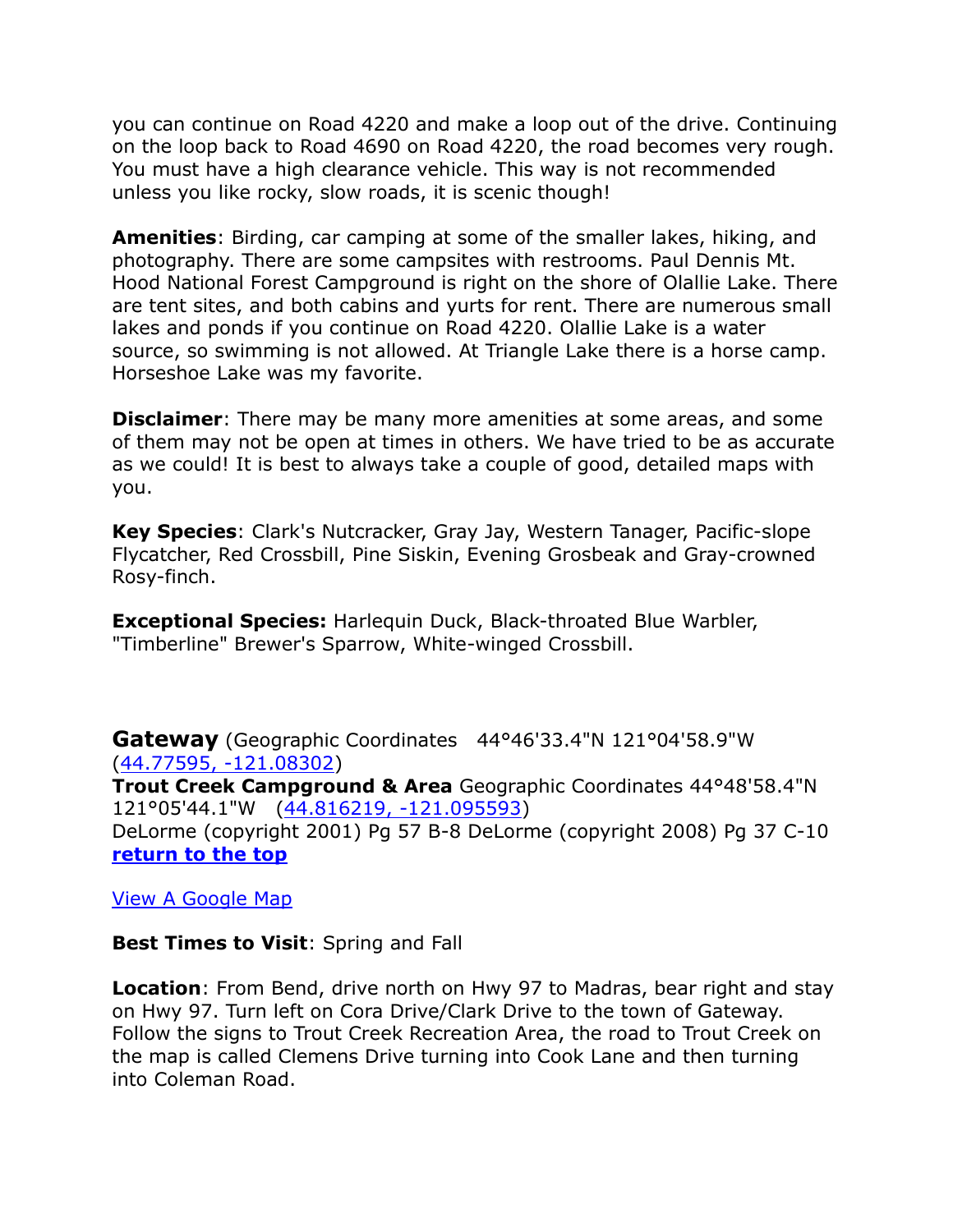**Amenities**: Birding! Car camping, hiking, boat launch, picnicking, photography. Campground has restrooms.

**Habitat and Birds**: Black-capped Chickadees can be found in the riparian woodland along the sides of the river. This is also a good area to check for migrant songbirds and Red-eyed Vireos can occasionally be seen. The area is good for raptors in the summer including Prairie Falcons, Golden Eagle and Swainson's Hawk. Other common species include Bushtit, Ring-necked Pheasant, Gray Partridge, Chukar and Nashville Warbler. Rare birds reported from this area include Eastern Kingbird and Yellow-throated Vireo.

#### <span id="page-3-0"></span>**Ashwood Area [return to the top](#page-0-0)**

DeLorme (copyright 2001) Pg 80 A-1 DeLorme (copyright 2008) Pg 76 B-2 **Geographic Coordinates** 44°44'01.4"N 120°45'16.1"W [\(44.73373, -120.75447\)](https://www.google.com/maps/place/44°44)

#### [View A Google Map](https://drive.google.com/open?id=1XpJFAEflTa3V48STyO5_jj1fFm4&usp=sharing)

**Location: Directions:** North on Hwy 97 to Madras, continued North on Hwy 97 (bear right); turn right on Pony Butte Road. This road also has a sign that says "Ashwood 17 miles). Across the street from this turn is a large red barn with a silver roof and other surrounding outbuildings. If the weather has been dry, a good scenic trip back to Madras is to take the dirt Ashwood Road back to Madras. This road travels south out of Ashwood and winds its way through grasslands and high desert. There is a large reservoir about half way back to Madras that can be good for waterfowl and waders. This is the largest body of water in the area.

Habitat and Birds: Canyon with riparian vegetation and creek. This is a great area for the secretive Mountain Quail. Rock and Canyon Wren can be found on the canyon walls. Loggerhead Shrike, Sage Thrasher, and other desert species are common along the Ashwood Road.

Best Times to Visit: Late Spring or summer.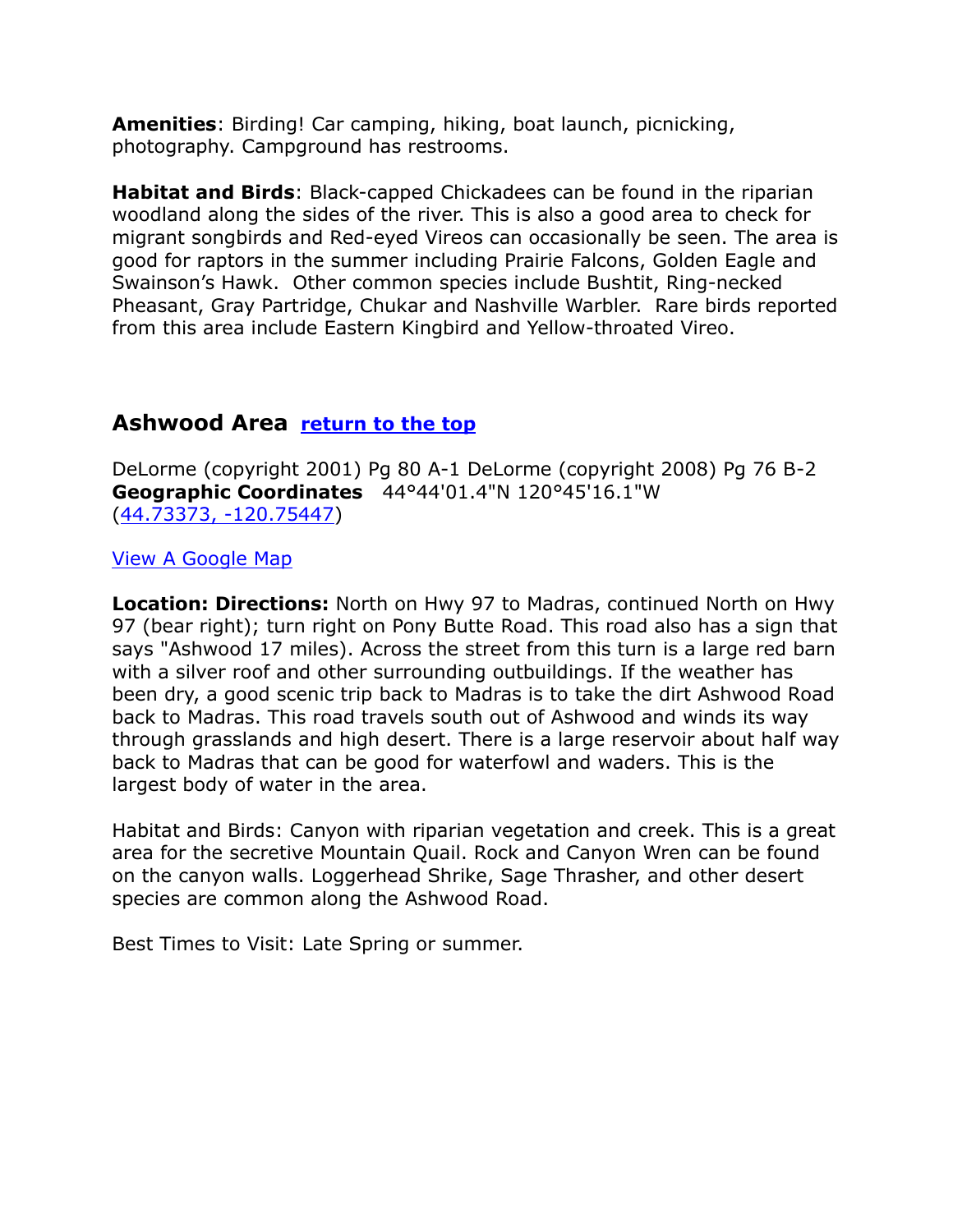#### <span id="page-4-0"></span>**Pelton Dam and Reregulation Dam Overlook [return to the top](#page-0-0)**

(**Geographic Coordinates** 44°43'20.4"N 121°14'32.7"W [\(44.722344, -121.242409\)](https://www.google.com/maps/place/44°43) DeLorme (copyright 2001) Pg 57 C-7 DeLorme (copyright 2008) Pg 37 D-9

[View A Google Map](https://drive.google.com/open?id=1XpJFAEflTa3V48STyO5_jj1fFm4&usp=sharing)

**Best Times to Visit**: Spring, Fall & Winter

**Habitat**: Deep Water, Mud Flats, and Agricultural Fields

**Directions**: From Warm Springs, travel south on Hwy 97 for 2.6 miles. Turn right (west) on NW Pelton Dam Road. Slow and bird the ponds here. Continue about 0.5 miles to Dizney Lane. Turn right (west) on Dizney and bird to the end. There is a parking area here and a rest room. The viewing area is toward the canyon edge on a good trail (<50 yards). Return to Pelton Dam Road and continue south to Pelton Dam, Lake Simtustus and Pelton Park. Continue a short distance more and you will come to a switchback in the road where Willow Creek comes into Lake Simtustus. This area is very birdy.

**Amenities**: Birding! Dry Creek Recreation Area provides opportunities for camping and photography. The Warm Springs Museum is a must see and a great place to have a picnic.

Pelton Dam is a large water area surrounded by riparian woodland with some mud flats. It holds much wildfowl in season. The surrounding area holds Mountain Quail and Chukar. In the summer Great Blue Herons nest and there is an impressive Turkey Vulture roost. In winter there are always large sparrow flocks near the car park.

Pelton Dam Regulation Overlook is a smaller dam with shallow water. This is often the best place to find shorebirds in the county but a scope is required. Good waterfowl here most of the year too.

**Key Species**: Pied-billed Grebe, Eared Grebe, Double-crested Cormorant, Canada Goose, Greater White-fronted Goose, California Quail, Western Screech-owl, White-crowned Sparrow, Golden-crowned Sparrow and Yellowbreasted Chat.

**Exceptional Species**: Red-necked Grebe, Eurasian Wigeon, Green Heron, Ross's Goose, Black Tern, Band-tailed Pigeon, Eastern Kingbird, Gray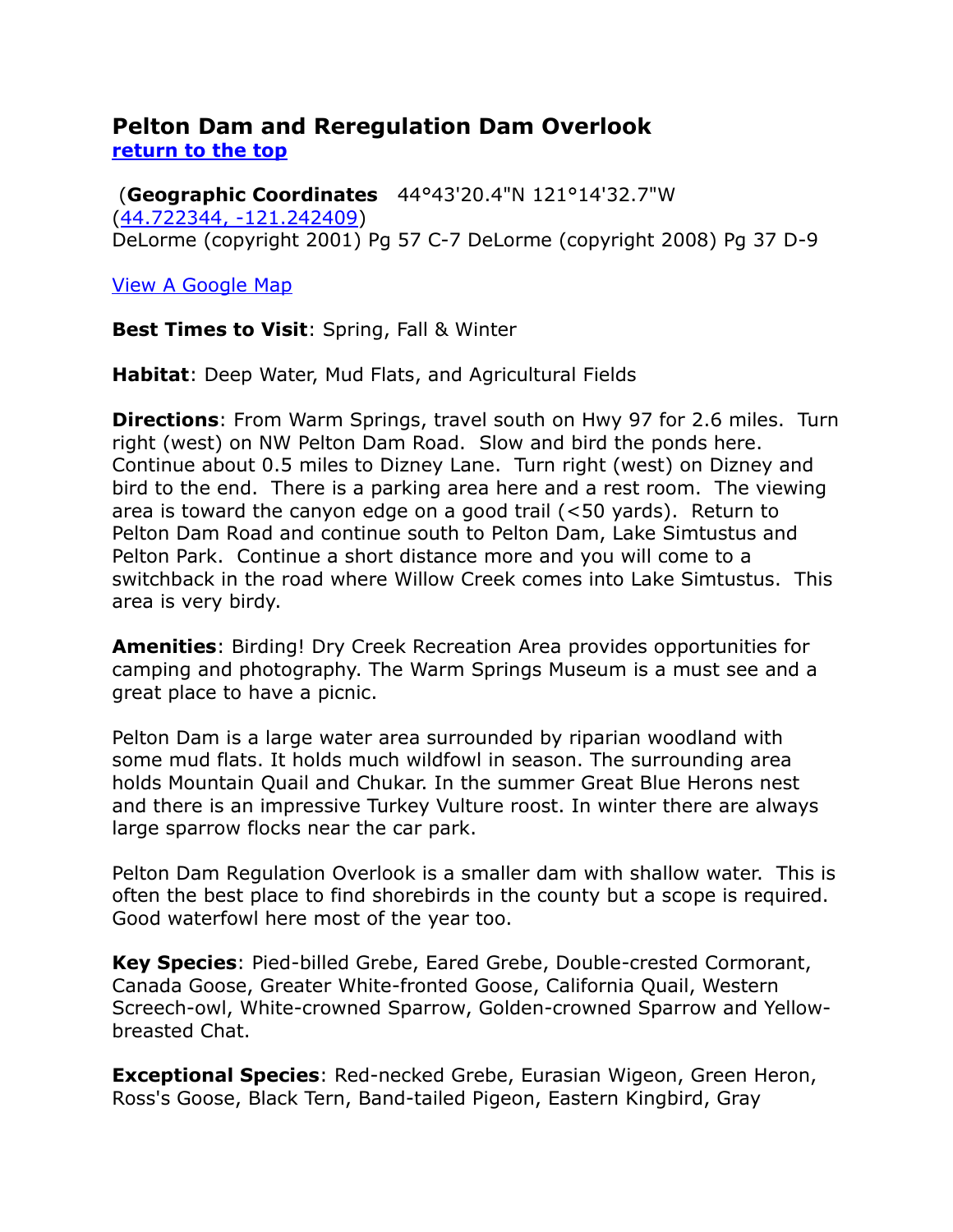Catbird, Northern Mockingbird, White-throated Sparrow and Black-throated Sparrow.

# <span id="page-5-0"></span>**Agency Plains [return to the top](#page-0-0)**

DeLorme (copyright 2001) Pg 57 C-7 DeLorme (copyright 2008) Pg 37 C-10 **Geographic Coordinates** 44°44'19.6"N 121°08'55.0"W [\(44.738763, -121.148611\)](https://www.google.com/maps/place/44°44)

[View A Google Map](https://drive.google.com/open?id=1XpJFAEflTa3V48STyO5_jj1fFm4&usp=sharing)

**Location**: This is an area of agricultural lands north of Madras between Hwy 97 and Hwy 26. There are many access roads.

**Habitat and Birds**: In the summer Swainson's Hawks, being replaced in the winter by other raptors including Rough Legged Hawks and is good for wintering flocks of Sparrows, Pipits and Horned Larks. A few Long Billed Curlews breed in this area. This was the last stronghold for Gray Partridge in Central Oregon. It is rarely seen now.

# <span id="page-5-1"></span>**Madras Sewage Ponds [return to the top](#page-0-0)**

DeLorme (copyright 2001) Pg 57 D-8 DeLorme (copyright 2008) Pg 37 E-10 **Geographic Coordinates** 44 37' 22" N 121 06' 39" W (44.623817, -121.110281)

#### [View A Google Map](https://drive.google.com/open?id=1KcCWFD_ehG-jOROC0nqQpcOLc3c&usp=sharing)

**Location**: From downtown Madras, turn east on "C" St. and follow it out of town. This road becomes SE Grizzly Rd. and will pass right next to the sewer ponds. Outside of business hours, there is no access to these ponds but they can easily be viewed from the road. If personnel are present, it's OK to check in with the office. They often will allow you to get a closer look around the ponds.

**Habitat and Birds**: Many ducks are attracted here in the winter. Expect Bufflehead, Lesser Scaup, Common Goldeneye, Barrow's Goldeneye, Mallard, American Wigeon and Green-winged Teal. Low numbers of shorebirds pass through during the migration periods.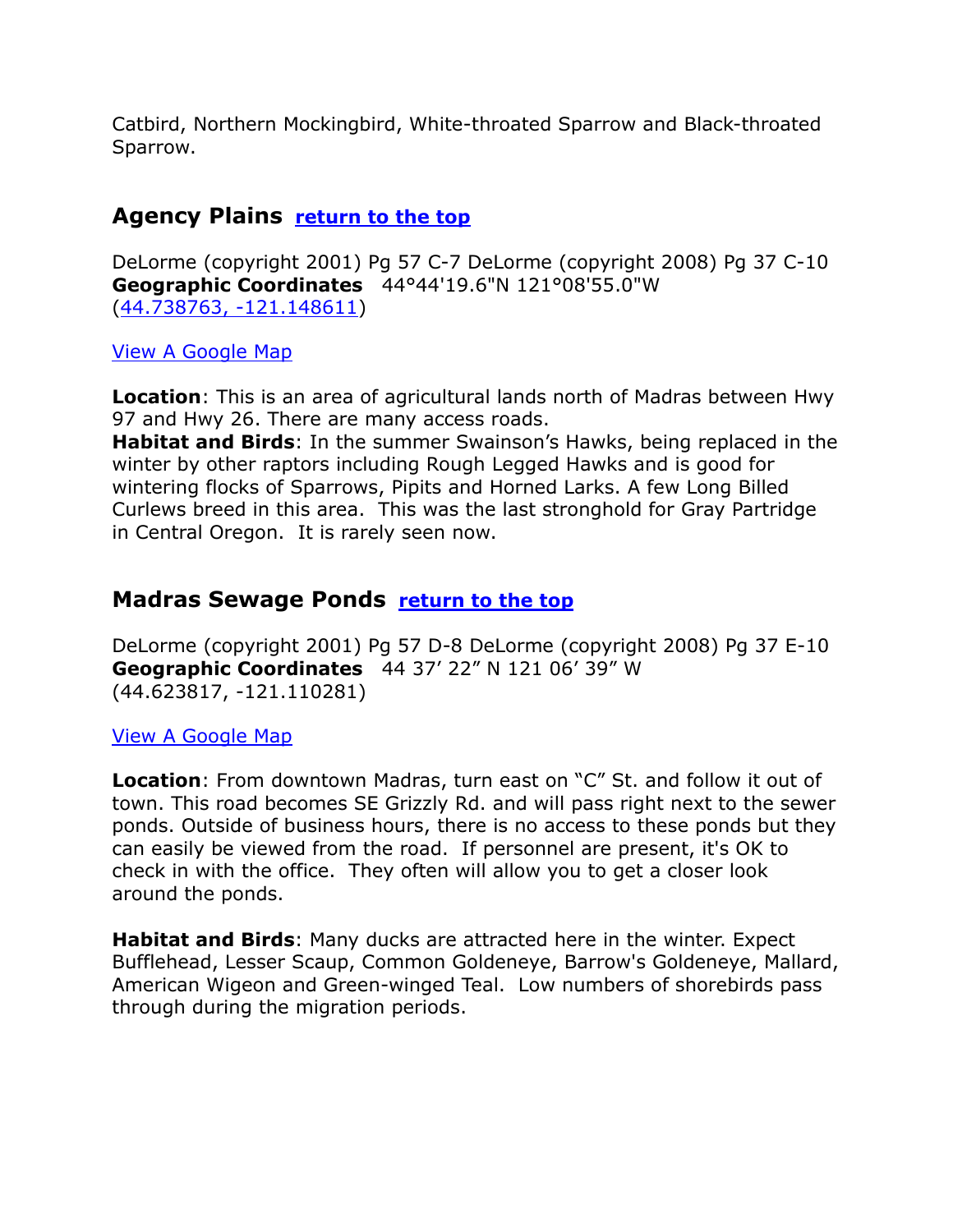# <span id="page-6-0"></span>**Buck Butte and Madras East [return to the top](#page-0-0)**

DeLorme (copyright 2001) Pg 57 A-7 DeLorme (copyright 2008) Pg 76 C-1 **Geographic Coordinates** 44°37'42.2"N 121°03'30.8"W [\(44.628391, -121.058550](https://www.google.com/maps/place/44°37))

#### [View A Google Map](https://drive.google.com/open?id=1KcCWFD_ehG-jOROC0nqQpcOLc3c&usp=sharing)

**Location**: This area can be accessed from several locations. One common way is to travel east on B St. from Hwy 97 in Madras. This road becomes the Ashwood Road and can be followed all the way to Ashwood. From Highway 97, you can also access the area using "C" St. in Madras and traveling east on the Grizzly Road or you can enter using Loucks Road north of the intersection of Highways 97 and 26. Once you enter the area east of Madras, carefully assess road conditions. D Street, the Ashwood Road, NFD 1167, Hereford, Loucks, and Dover Ln. are good for passenger cars. Other side roads may require 4-wheel drive. Make several loops from road to road. There is quite a diverse habitat set here and the birding can be very productive.

**Habitat and Birds:** Desert species like Sage Thrasher, Brewer's Sparrow, Northern Shrike, and Sagebrush Sparrow can be found. The Gray Flycatcher can be found in Juniper stands and Canyon Wrens are common in the rimrock areas. Look for Lazuli Bunting along NFD ll76. Virginia Rail and Bullock's Oriole are found on the same road. Northern Mockingbird has been recorded in this area several times. Cassin's Finches and Common Nighthawks nest in the area. Raptors include Prairie Falcons and Swainson's Hawks.

#### <span id="page-6-1"></span>**Little Willow Creek Reservoir [return to the top](#page-0-0)**

DeLorme (copyright 2001) Pg 80 B-1 DeLorme (copyright 2008) Pg 80 B-1 **Geographic Coordinates** 44°37'46.8"N 120°52'20.8"W [\(44.629662, -120.872447\)](https://www.google.com/maps/place/44°37)

[View A Google Map](https://drive.google.com/open?id=1KcCWFD_ehG-jOROC0nqQpcOLc3c&usp=sharing)

**Location**: Directions: **CAUTION: DO NOT DRIVE THIS ROAD DURING OR AFTER RAIN. THE MUD WILL EAT YOU!!** From the corner of Hwy 97 and B St. in Madras, head east. This road will eventually become the Ashwood Road and will turn to gravel after the prison (You can make a nice detour south at the prison entrance to an area of nice springs but the road is not great). From the prison entrance, go east for 6.4 miles to a junction at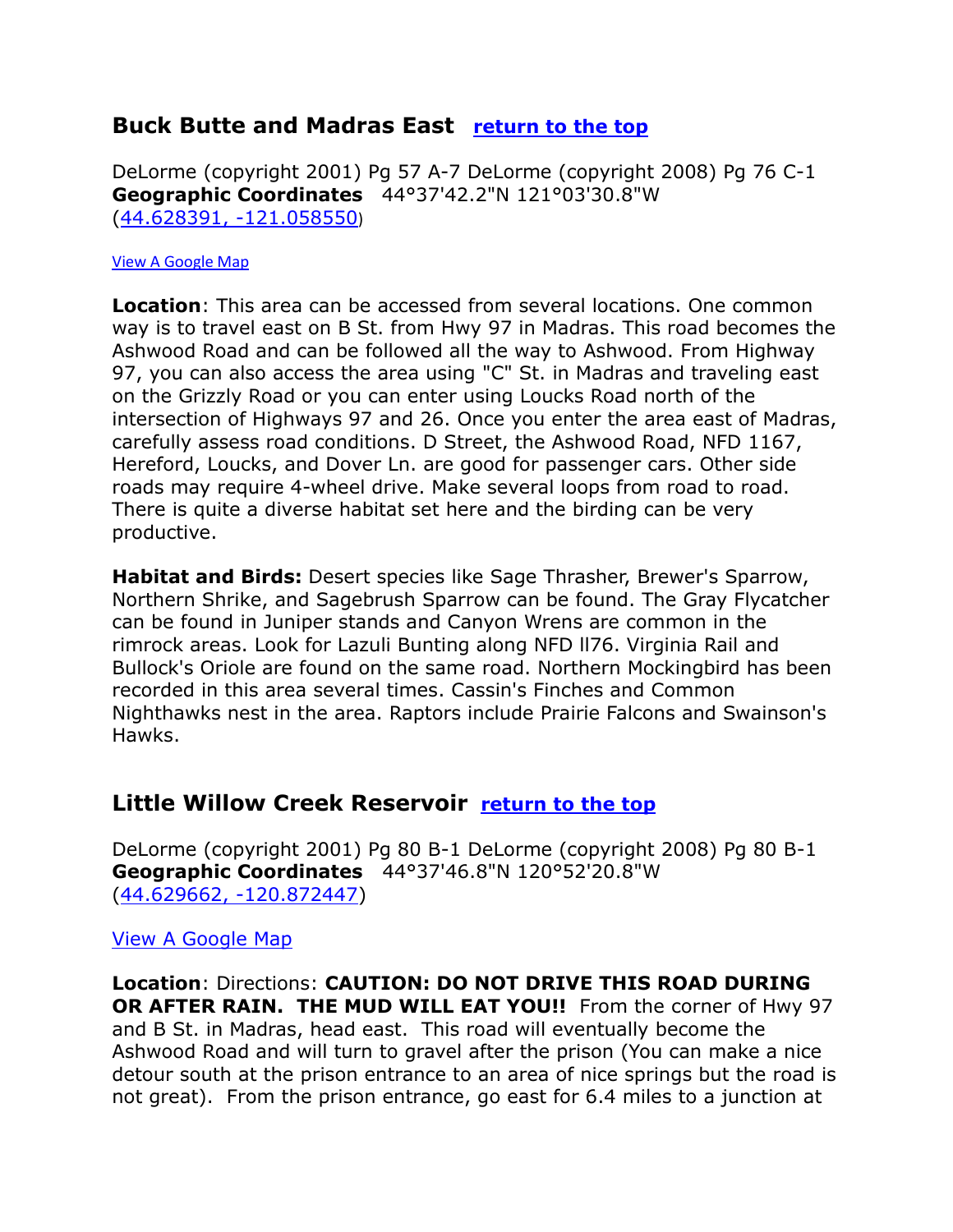the Hay Creek Ranch. Turn left (east) and go 4.3 miles to the reservoir. This is a private reservoir so please bird from the road. The marshy area below the dam is off limits but you can hear Sora and other marsh residents from the road. If you want an adventure, you can continue north along this road 11.7 miles to Ashwood where you can take a paved road back to Hwy 97. *The birding along this Ashwood Road can be productive but know that you are entering a very remote region of the county.*

**Habitat and Birds**: This road weaves through grassland, juniper and sage as well as some farmland. The reservoir is one of the largest bodies of water in the county and can be good for fall and spring waterfowl.

**Best Times to Visit**: Late Spring or summer.

# <span id="page-7-0"></span>**Brewer Reservoir [return to the top](#page-0-0)**

DeLorme (copyright 2001) Pg 80 B-1 DeLorme (copyright 2008) Pg 80 B-1 **Geographic Coordinates** 44°35'50.1"N 120°55'38.2"W [\(44.597264, -120.927274\)](https://www.google.com/maps/place/44°35)

[View A Google Map](https://drive.google.com/open?id=1KcCWFD_ehG-jOROC0nqQpcOLc3c&usp=sharing)

**Location: Directions: CAUTION: DO NOT DRIVE THIS ROAD DURING OR AFTER RAIN. THE MUD WILL EAT YOU!! IT'S NOT AS BAD AS THE LITTLE WILLOW CR. ROAD BUT...** From the corner of Hwy 97 and B St. in Madras, head east. This road will eventually become the Ashwood Road and will turn to gravel after the prison (You can make a nice detour south at the prison entrance to an area of nice springs but the road is not great). From the prison entrance, go east for 6.4 miles to a junction at the Hay Creek Ranch. Continue south toward the ranch house. From Hay Creek Ranch go 1.7 miles south to the reservoir. *The birding along this Ashwood Road can be productive but know that you are entering a very remote region of the county.*

Habitat and Birds: This road weaves through grassland, juniper and sage as well as some farmland. The reservoir is one of the largest bodies of water in the county and can be good for fall and spring waterfowl.

Best Times to Visit: Late Spring or summer.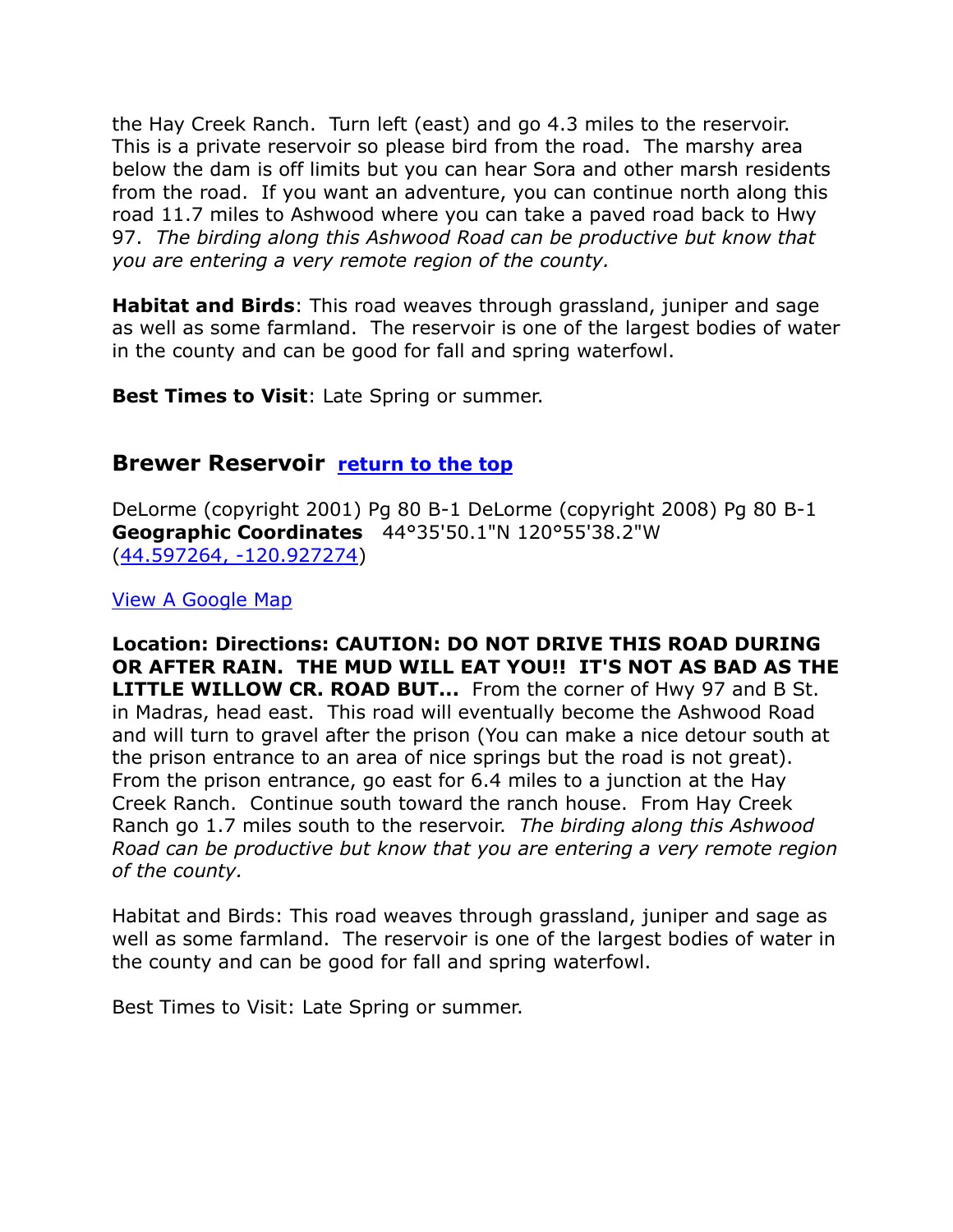# <span id="page-8-0"></span>**CULVER AREA**

#### <span id="page-8-1"></span>**Perry South Campground [return to the top](#page-0-0)**

DeLorme (© 2001) Pg 57 D-5 DeLorme (© 2008) Pg 37 E-7 **Geographic Coordinates** 44°35'03.9"N 121°27'22.9"W [\(44.58441, -121.45636\)](https://www.google.com/maps/place/44°35)

#### [View A Google Map](https://drive.google.com/open?id=1idW9Ui6xgmXNhT_oLAZDIhXh3y4&usp=sharing)

**Location**: From Sisters, drive west on Hwy 20/126 and turn right, (north), on Road 11, to Road 1170, and turn left on to Road 64. It is near the mouth of the Metolius River where it flows into Lake Billy Chinook. A beautiful campground with large ponderosa trees, boat ramp, and scenic setting.

**Amenities and Birds**: Perry South Campground has birding, car camping, hiking, picnicking, photography and a boat launch. Campsites with restrooms. Best Times to Visit: Spring, Fall & Winter. Birds seen here include Mountain Quail, W. Screech-owl, N. Pygmy-owl, Common Poorwill, Vaux's Swift, Lewis's Woodpecker, Loggerhead Shrike, Pinyon Jay and Clark's Nutcracker along with other more common species.

#### <span id="page-8-2"></span>**Fly Lake [return to the top](#page-0-0)**

DeLorme (copyright 2001) Pg 57 D-5 DeLorme (copyright 2008) Pg 37 F-7 **Geographic Coordinates** 44°32'22.2"N 121°25'55.7"W [\(44.5395, -121.43215\)](https://www.google.com/maps/place/44°32)

[View A Google Map](https://drive.google.com/open?id=1idW9Ui6xgmXNhT_oLAZDIhXh3y4&usp=sharing)

**Location**: From Sisters, drive west on Hwy 20/126 and turn right, north, on Road 11, to Road 1170, and turn right on to Road 64. It is on the corner of Road 64 and Graham Road; you will have to look closely for Road #016. It is a 4-Wheel Drive road, but is only about two blocks or less, so you could park and walk to Fly Lake.

**Best Times to Visit**: Spring, Fall & Winter.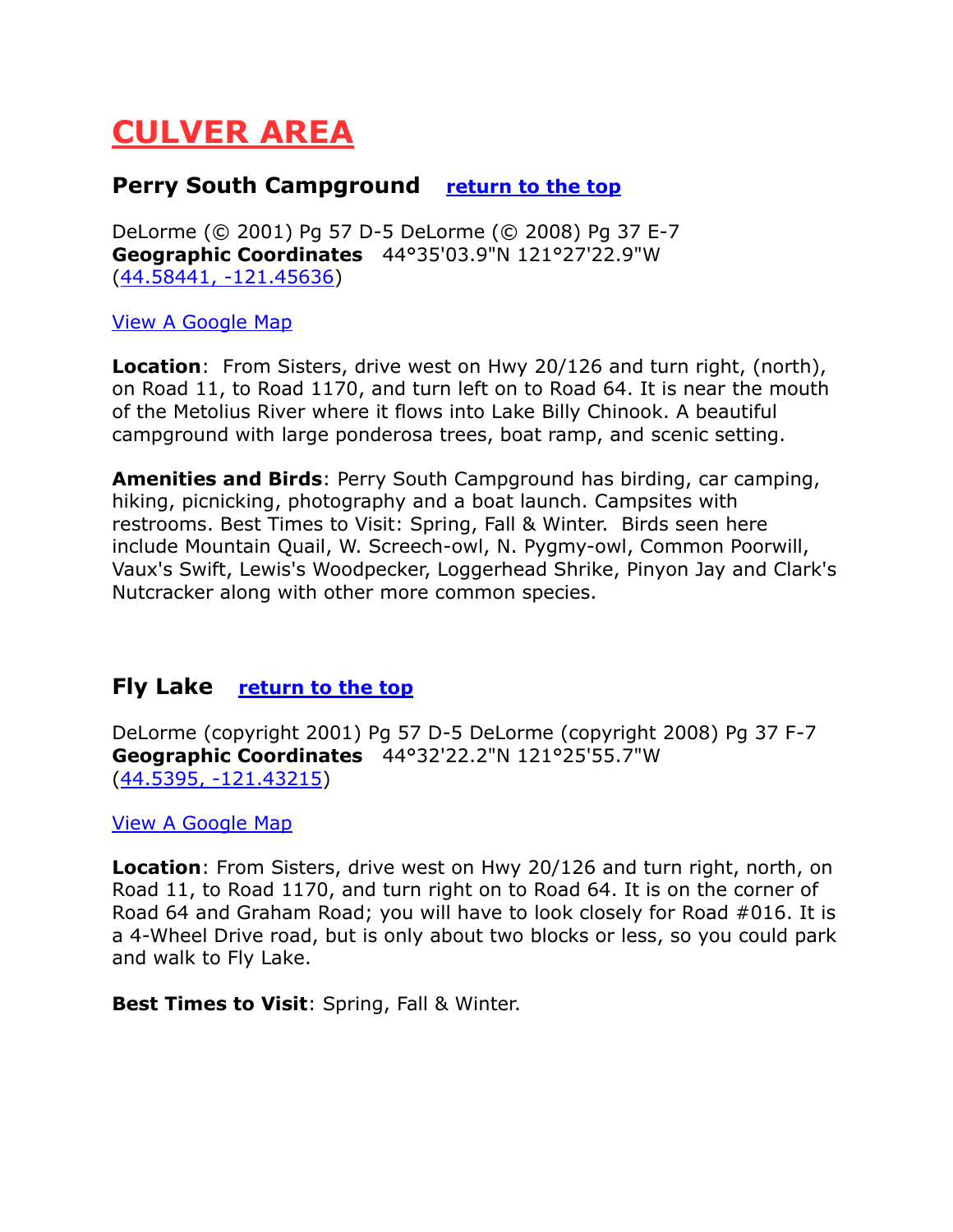# <span id="page-9-0"></span>**Lake Billy Chinook [return to the top](#page-0-0)**

DeLorme (copyright 2001) Pg 57 D-6 DeLorme (copyright 2008) Pg 37 E-8 **Geographic Coordinates** 44°33'25.8"N 121°15'45.6"W [\(44.55717, -121.26266\)](https://www.google.com/maps/place/44°33)

[View A Google Map](https://drive.google.com/open?id=1idW9Ui6xgmXNhT_oLAZDIhXh3y4&usp=sharing)

[eBird Hotspot Checklists for Lake Billy Chinook](http://ebird.org/ebird/hotspot/L349688)

**Location**: From Madras, travel south about 8 miles on Hwy 97. Turn west on SW Iris Drive and travel about 4 miles through the town of Culver until Iris dead ends at Feather Dr. Turn north on Feather and take it several miles following the signs to Cove Palisades State Park. Turn west on Frazier Dr. and turn west at the Cove Palisades Store. Follow the signs to Lake Billy Chinook. Crooked River Campground is located at the entrance to the canyon that hosts the park. For information on Crooked River CG birding click [here.](http://oregonstateparks.org/index.cfm?do=parkPage.dsp_parkPage&parkId=24)

**Amenities**: Lake Billy Chinook is a resort area and has multiple amenities. Birding, picnicking, boat launch, kayaking, marina, boat rentals, supplies, swimming, flush toilets, camp store, cabins for rent, etc. This is the site of the Cove Palisades State Park.

**Habitat and Birds**: Large open water body surrounded by steep cliffs and juniper scrub. This reservoir rarely freezes and often holds ducks, grebes and Common Loon. Often large numbers of gulls are attracted to the boat ramp at the Cove Palisades State Park. At the same location, it is possible to see Chukar and Canyon Wren on the surrounding cliffs. There are several car parks that give access to the water. Often these hold interesting birds, especially in the migration periods and winter (often Yellow-rumped Warbler and Varied Thrush can be found in the winter). Other species to look for include Bushtit, Double-crested Cormorant, Common Merganser, Tundra Swan, Bald Eagle, Golden Eagle, Cooper's Hawk, Sharp-shinned Hawk, Ringbilled Gull, California Gull, Rock Wren and Bullock's Oriole. Rare birds that have been reported from this location include Long-tailed Duck, Surf Scoter, White-winged Scoter, Pacific Loon, Herring Gull, Sabine's Gull, Glaucous Gull, Black Swift and Northern Mockingbird.

(Part of this area is in the Utopia Christmas Bird Count Circle)

#### **Best Times to Visit: Spring, Fall & Winter.**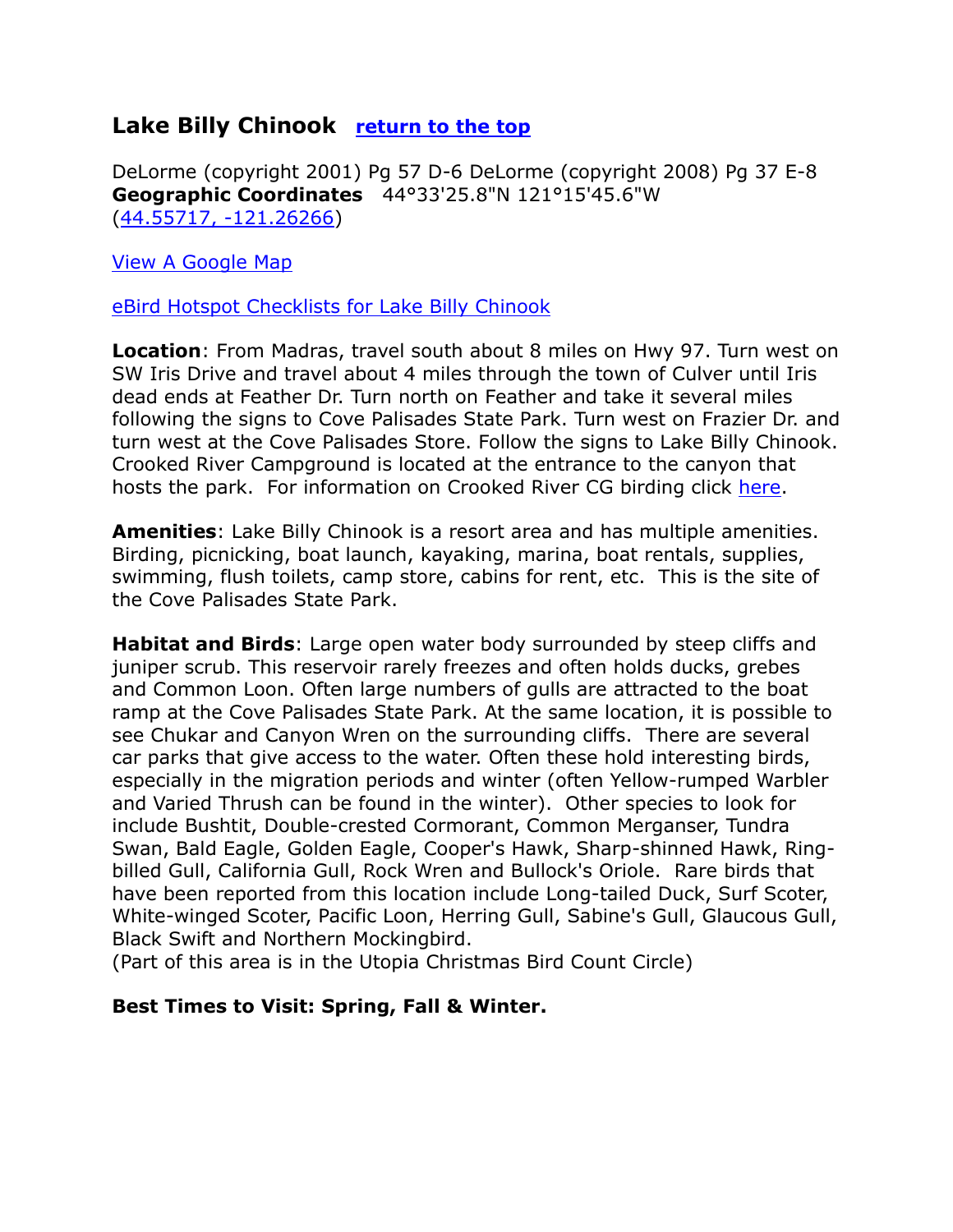# <span id="page-10-0"></span>**Crooked River National Grasslands [return to the top](#page-0-0)**

DeLorme (copyright 2001) Pg 57 D-8 DeLorme (copyright 2008) Pg 37 F-10 **Geographic Coordinates** (Large Area)

[Crooked River National Grasslands Map](http://www.onthebanksofsaltcreek.com/wp-content/uploads/2015/03/Crooked-River-Map.jpg)

**Location**: This large area is located mostly east of Hwy 97 and extends from north of Madras to Grizzly Butte on the south side. There are multiple access points (some described below). It is suggested that you simply get a grassland map and go exploring. CAUTION: Deep ruts and rough, dirt roads are the norm, not the exception so be careful. Below, I will list some areas that can be accessed by most vehicles and have access roads that are passenger car friendly.

SW King Lane and Osborne Springs - 44.487985, -121.165921 - East of the town of Culver, you will find Haystack Reservoir. From the SW corner of the reservoir, take King Lane east for 2 miles and you will be back at Hwy 97. Osborne Springs is an old homestead on this road. Good for Gray FC, BG Gnatcatcher, migrant passerines in the spring and all the other sage species.

East of Haystack (Jasper Road) - From Haystack, continue east to SE Laurel Lane. Take this road slowly and bird along the way. Turn left on Jasper Road and you will have about 10 miles of open grasslands in front of you. Jasper Road is generally good for passenger cars but there are many opportunities to take side roads that may or may not require a more rugged vehicle.

Madras to Grizzly - From the corner of 5th and J St. in Madras, turn east. On J St., travel 1.0 mile to a round-a-bout. Turn south on Grizzly Road. On your right will be the Madras Sewer Ponds. Continue on this road for 8.7 miles. Stop in different habitat areas and search for sage and juniper birds. At 8.7 miles, the road will fork (44.541606, -121.018983). The right fork will take you to Rimrock Springs and, eventually back to Hwy 26. The left fork will take you farther out into the grasslands and to the ghost community of Grizzly (only a ranch house remains). Should you take the right fork, the road will go for 5 miles to Grizzly. Turn right at Grizzly and follow the road south until it hits pavement. Take the pavement west to Hwy 26.

**Habitat and Birds**: The flat "grasslands" is mostly Juniper forest and sagebrush lands. On the slopes of Gray Butte there are some interesting springs where Lazuli Buntings can be found and migrant songbirds. The flat areas have breeding Lark, Sagebrush, Vesper and Brewers Sparrows. Sage Thrashers are common and you can see Prairie Falcons, Golden Eagles, Gray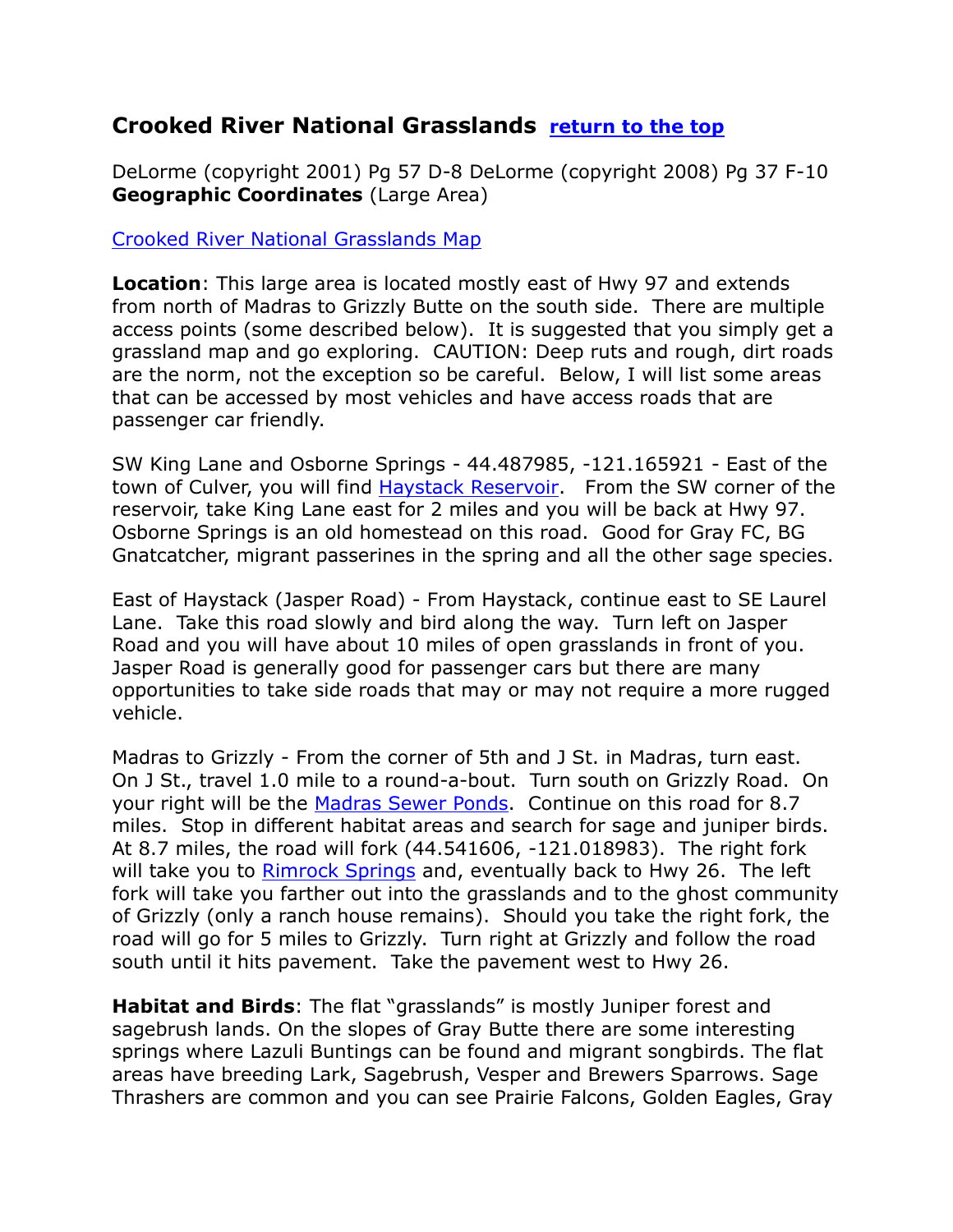Flycatchers and Loggerhead Shrikes in the summer. In the winter look for Northern Shrike and winter raptors.

**Best Times to Visit:** Spring and summer. (This area is in the Utopia Christmas Bird Count Circle)

**Amenities**: Birding! Horse & car camping. Campground has a restroom.

This spot deserves more attention from birders. A nice loop is to start at Peter Ogden Wayside, continue through Hawk Alley, stop at Haystack Reservoir, continue to Cyrus Springs and end your day of birding with Rimrock Springs Wildlife Management Area.

**Key Species**: American Goldfinch, Gray Flycatcher, Ash-throated Flycatcher, Townsend's Solitaire, Sage Thrasher, Northern Shrike, Loggerhead Shrike, Horned Lark, Brewer's Sparrow, Vesper Sparrow, Lark Sparrow, Sagebrush Sparrow, Western Meadowlark

**Exceptional Species**: Long-eared Owl, Blue-gray Gnatcatcher

#### <span id="page-11-0"></span>**Metolius and Culver Area [return to the top](#page-0-0)**

DeLorme (copyright 2001) Pg 57 D-7 DeLorme (copyright 2008) Pg 37 E-9 **Geographic Coordinates**

| <b>Metolius</b>           | 44.585268, -121.176462                      |
|---------------------------|---------------------------------------------|
|                           | Metolius Sewer Ponds 44.596381, -121.169512 |
| Culver                    | 44.520573, -121.214270                      |
| <b>Culver Sewer Ponds</b> | 44.5278, -121.22069                         |
| Crooked River CG          | 44.54407, -121.25828                        |

[View A Google Map](https://drive.google.com/open?id=1idW9Ui6xgmXNhT_oLAZDIhXh3y4&usp=sharing)

**Best Times to Visit**: Fall and Winter

**Habitat**: Sewer Ponds, Irrigation Ponds, Agricultural, and Deciduous Trees.

(Part of this area is in the Utopia Christmas Bird Count Circle)

**Directions**: Metolius Sewer Ponds: Located on SW Culver Hwy on the very north end of Metolius. Not open on weekends or after hours. Please check in with staff at the little brick building on the grounds. Culver Sewer Ponds: Located NW of Culver. In Culver, take "C" Street west past the Seed Mill and railroad tracks. Turn right (north) on 8th Street. Take 8th to the end and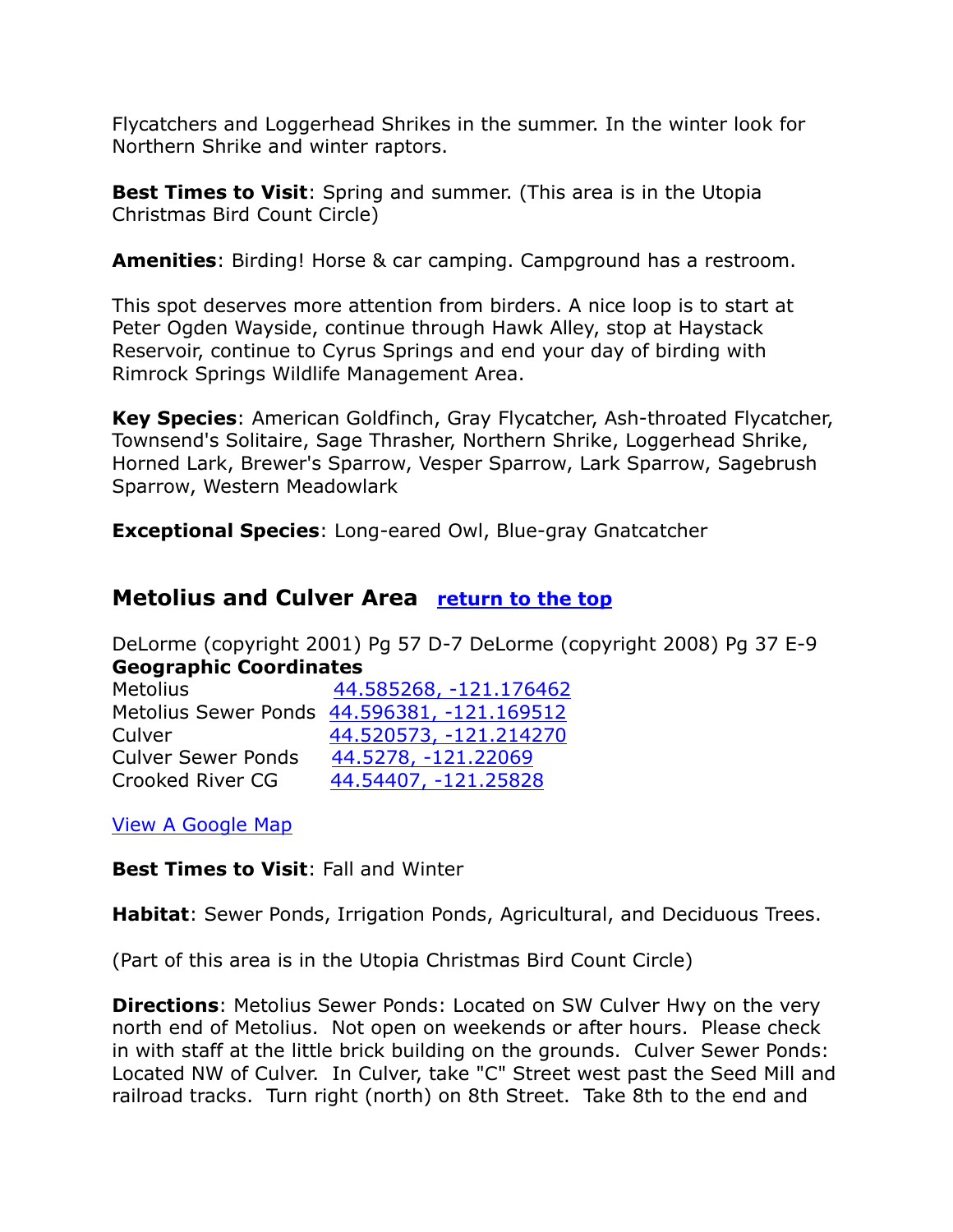turn left to the ponds. You can view these ponds from a two track road on the east side of the ponds. It can get muddy here so be careful. Crooked River Campground is on the way to Lake Billy Chinook right before you start down the steep hill and on the left.

**Key Species**: Waterfowl, Rough-legged Hawk, Northern Harrier, Prairie Falcon, Ring-necked Pheasant, Long-eared Owl, Yellow-breasted Chat, White-crowned Sparrow and Golden-crowned Sparrow.

**Exceptional Species**: Great Egret, Peregrine Falcon, Blue Jay, Northern Mockingbird, Harris's Sparrow.

# <span id="page-12-0"></span>**Haystack Reservoir [return to the top](#page-0-0)**

DeLorme (copyright 2001) Pg 57 D-8 DeLorme (copyright 2008) Pg 37 F-10 **Geographic Coordinates** 44°29'38.7"N 121°09'39.1"W [\(44.49409, -121.16087](https://www.google.com/maps/place/44°29))

[View A Google Map](https://drive.google.com/open?id=1idW9Ui6xgmXNhT_oLAZDIhXh3y4&usp=sharing)

[eBird Hotspot Checklists for Haystack Reservoir](http://ebird.org/ebird/hotspot/L687479)

**Location**: On Hwy 97, go south of Madras about 9 miles past the turnoff to Culver. Look for Jericho Lane. Take Jericho to the east and travel about a mile. Follow the signs to Haystack Reservoir on Haystack Dr. which is south of Jericho Lane. It is approximately 35 miles from Bend to Haystack Reservoir.

**Habitat and Birds**: Open water, willows and surrounding Juniper forest. This is a local hotspot for shorebirds, ducks and grebes. There are two good migrant songbird areas: to the south end of the western car park, and at the south end of the reservoir. Shorebirds often congregate on the SE and SW corners of the reservoir. Often, the best scanning can be done from the east campground boat ramp. Bald Eagles are general present year round and the surrounding agricultural fields are good for winter raptors.

**Amenities**: There is a nice campsite on the other side of the reservoir. Birding, car camping, hiking, photography and boating. Campsites with restrooms.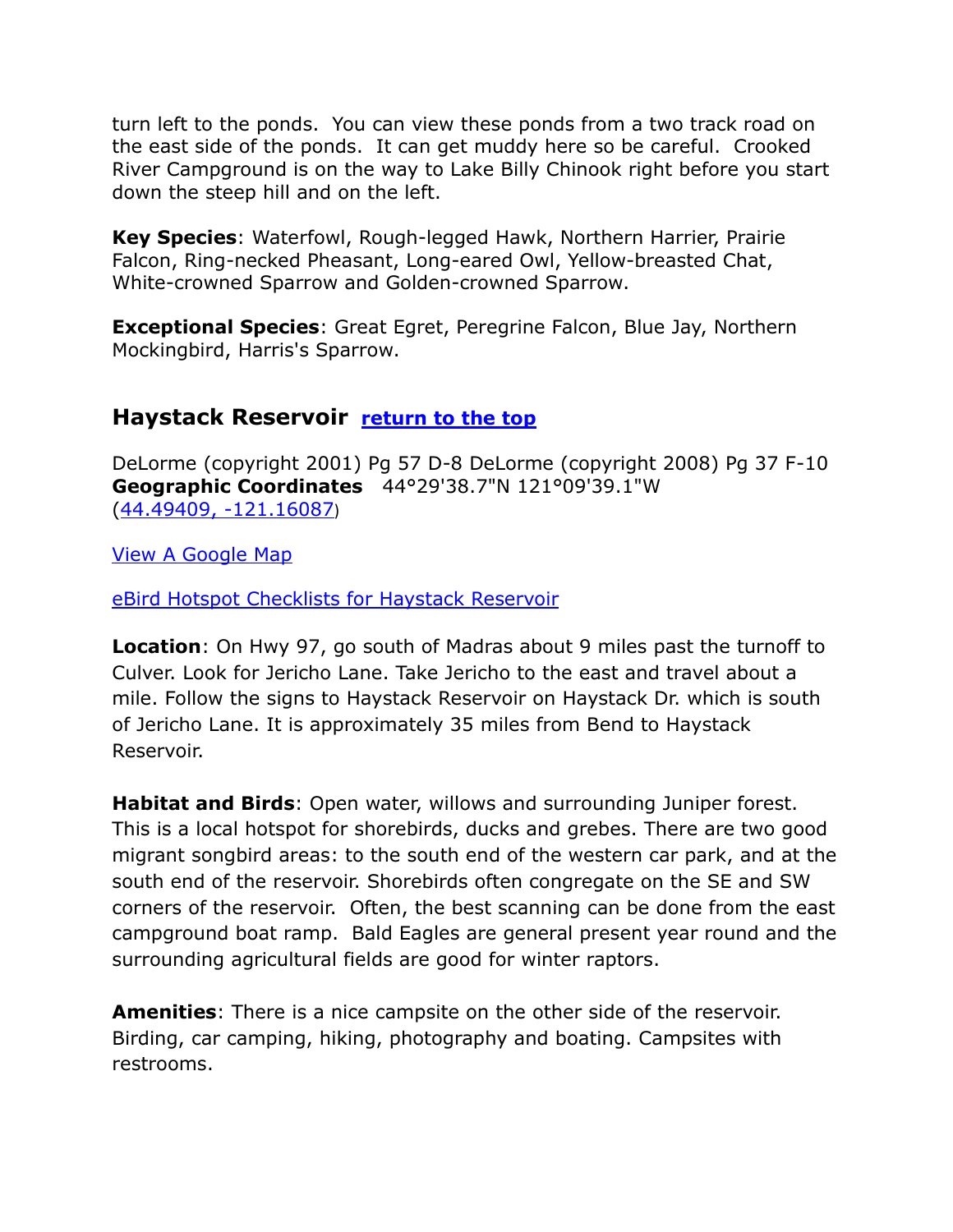#### **Best Times to Visit**: Fall and winter.

**Key Species**: Common Loon, Pied-billed Grebe, Horned Grebe, Eared Grebe, Western Grebe, Double-crested Cormorant, Greater White-fronted Goose, Bald Eagle, Golden Eagle, Wood Duck, American Avocet, Canvasback, Blue-winged Teal, Prairie Falcon, Solitary Sandpiper, Dunlin, Redhead, Common Goldeneye, Semipalmated Plover, Western Sandpiper, Baird's Sandpiper, Great Horned Owl, Red-necked Phalarope, Forster's Tern, Downy Woodpecker, Long-eared Owl, Clark's Grebe, American Pipit

**Exceptional Species**: Great Egret, Trumpeter Swan, Snow Goose, Greater Scaup, Black Scoter, Surf Scoter, White-winged Scoter, Red-breasted Merganser, Black-necked Stilt, Long-tailed Jaeger, Glaucous-winged Gull, Franklin's Gull, Herring Gull, Thayer's Gull, Semipalmated Sandpiper, Blackbellied Plover, Yellow-billed Cuckoo, Barn Owl, Eastern Kingbird, Redthroated Loon, Northern Waterthrush, Pacific Loon, Harris's Sparrow, Rednecked Grebe, Lapland Longspur, Tricolored Blackbird

# <span id="page-13-0"></span>**SOUTH COUNTY**

#### <span id="page-13-1"></span>**Gray Butte & Skull Hollow [return to the top](#page-0-0)**

DeLorme (copyright 2001) Pg 51 A-8 DeLorme (copyright 2008) Pg 43 A-10 **Geographic Coordinates** 44°25'43.1"N 121°05'18.6"W [\(44.428640, -121.088491\)](https://www.google.com/maps/place/44°25)

[View A Google Map](https://drive.google.com/open?id=1idW9Ui6xgmXNhT_oLAZDIhXh3y4&usp=sharing)

[eBird Hotspot Checklists for Gray Butte and Skull Hollow](http://ebird.org/ebird/hotspot/L1172373)

**Location**: On Hwy 97, go south of Madras about 9 miles past the turnoff to Culver. Look for Jericho Lane. Take Jericho to the east and travel about a mile. Follow the signs to Haystack Reservoir on Haystack Dr. which is south of Jericho Lane. . It is approximately 35 miles from Bend to Haystack Reservoir. From Haystack, continue east on SW King Lane. At 1.6 miles past the east entrance to Haystack Reservoir, the road forks. Take the left fork which becomes Laurel Lane. Travel 2.2 miles on Laurel and you will come to [a set of corrals.](../Paste%20Upgrade/44.462356,%20-121.080572) Turn into the road that goes past the corrals. This is the road to Gray Butte. The sage areas are full of sparrows. At .5 miles up this road,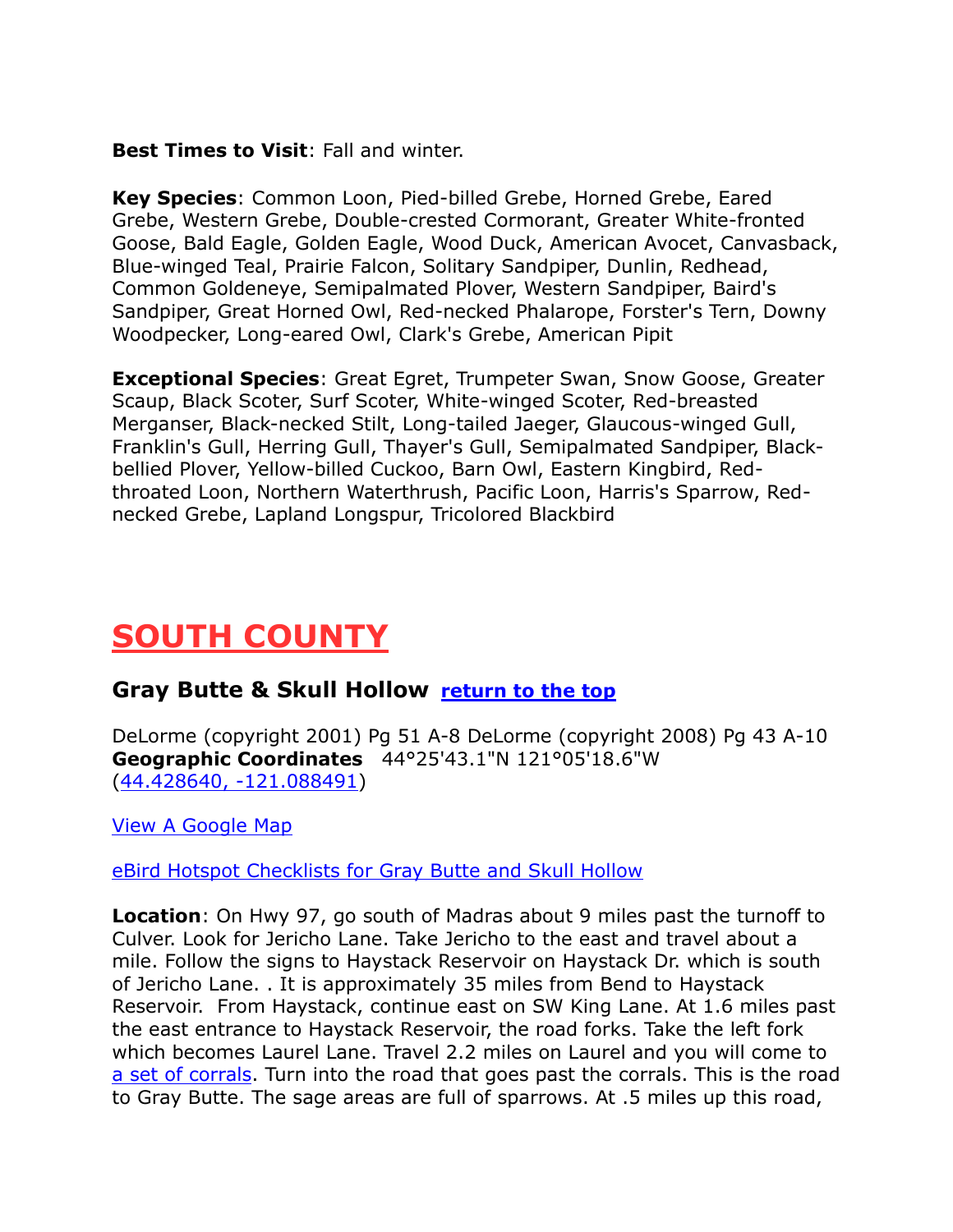you can take a side trip to the west that will loop you back to Haystack. This road has several old homesteads on it. There are no buildings left but the orchards and ornamental trees are still there and make for good birding (gnatcatchers used to nest here but are rarely found now). Continue up Gray Butte traveling south. The road peaks and begins to weave down-slope. At 1.2 miles from Laurel, the road forks again. Take the right fork (the left will take you through good country and back to Hwy 26). This area is called Skull Hollow and has more Junipers. **Skull Hollow is often impassible to twowheel drive vehicles due to deep rutting so check the road carefully if you lack 4-wheel drive.** Several water troughs have been set up along the way and these are popular with the local birds. The road comes out of Skull Hollow and reaches pavement. Turn left to return to Hwy 26 or right to go the O'Neil Valley in Crook County.

For a nice side trip, check out Cyrus Horse Corrals (). After turning off Laurel at the [corrals,](https://www.google.com/maps/place/44°27) go 0.5 miles south and turn right on Hagman Lane (unsigned). Take Hagman west for 1.5 miles to the main camp. Search this area for nesting **Blue-gray Gnatcatchers**. There are other springs and orchards to check just a short distance west from Cyrus. Return the way you came and proceed on to Gray Butte and Skull Hollow.

**Habitat and Birds**: Riparian springs, sage, and surrounding Juniper forest. Check the riparian areas for Lazuli Buntings. Near the top of the Gray Butte Road, there is an Orchard. This area has had Mountain Quail and Lewis's Woodpecker. Brewer's Sparrows are abundant and Lark Sparrows are often present. Long-eared Owls can sometimes be found in the willow patches. Watch for Rattlesnakes as they do frequent this area.

#### <span id="page-14-0"></span>**Rim Rock Springs WMA [return to the top](#page-0-0)**

DeLorme (copyright 2001) Pg 51 A-8 DeLorme (copyright 2008) Pg 76 C-1 **Geographic Coordinates** 44°29'46.6"N 121°02'37.7"W [\(44.49628, -121.0438](https://www.google.com/maps/place/44°29))

[View A Google Map](https://drive.google.com/open?id=1idW9Ui6xgmXNhT_oLAZDIhXh3y4&usp=sharing)

[eBird Hotspot Checklists for Rimrock Springs WMA](http://ebird.org/ebird/hotspot/L586741)

**Location**: Rimrock Springs Wildlife Management area is located on Hwy 26 between Madras and Prineville. From Madras, travel south on Hwy 97 to the Jct of Hwy 26. Take 26 SE (follow the signs to Prineville). About 10 miles down this road is a wayside with bathrooms and a hiking trail to access the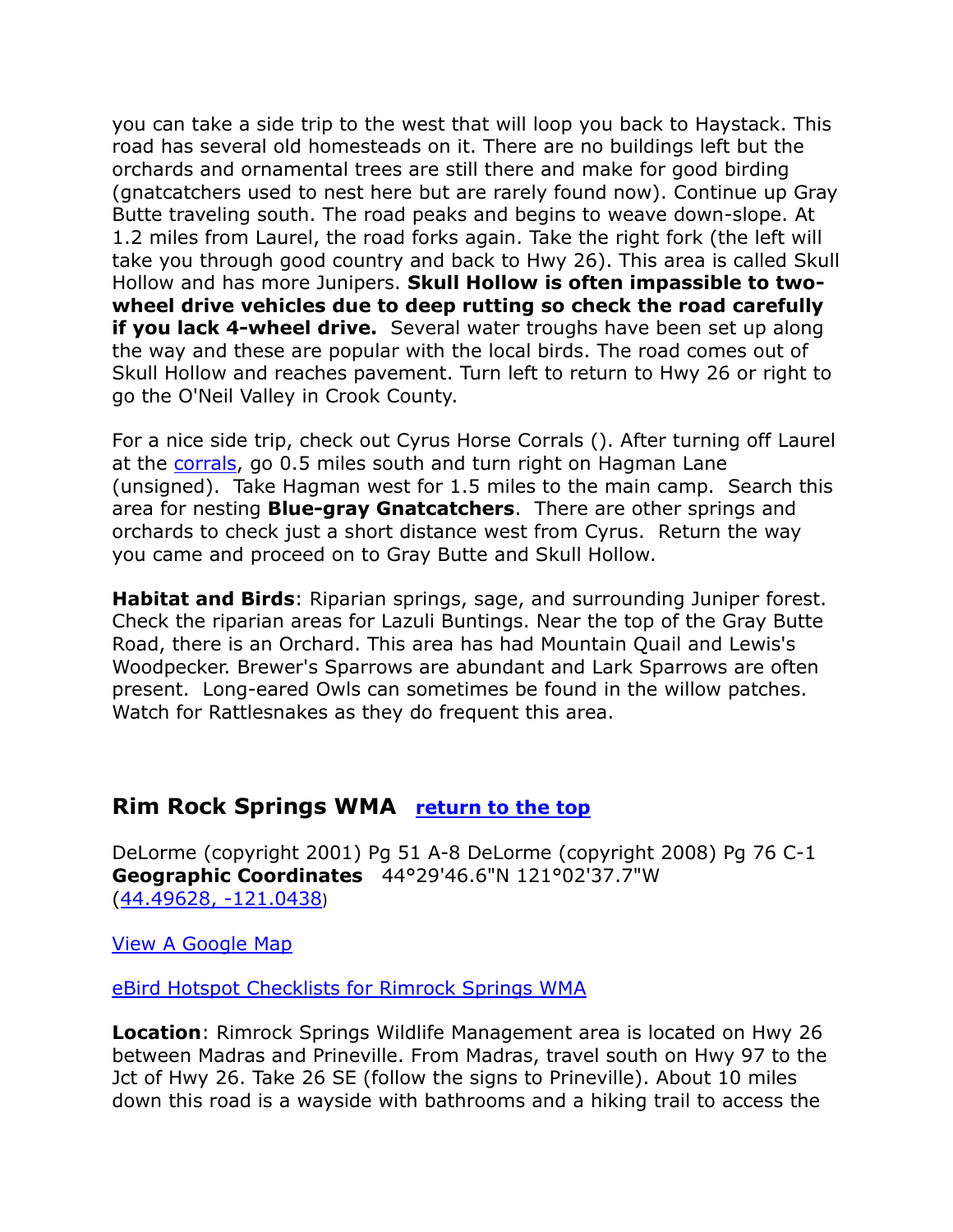wildlife area. I would recommend traveling a mile further toward Prineville and looking for a dirt road called Ramms Rd. (this is sometimes labeled as Grizzly Rd on some maps). Take this road for ¾ of a mile and turn left on NFD Rd. 1270. This will take you to a parking area and better access to the wildlife area.

**Habitat and Birds**: A series of reed fringed pools surrounded by juniper forest and sagebrush. This is a good area for ducks, rails and Northern Harriers. The open juniper forest is home to many Brewers Sparrows and Mountain Bluebirds with Sagebrush Sparrows and Sage Thrashers in the denser sagebrush. Others include American Bittern, Cinnamon Teal, Bluewinged Teal, Gadwall, Golden Eagle, Prairie Falcon and Virginia Rail. Rarities include Burrowing Owl, Black-throated Blue Warbler, Swamp Sparrow and Tricolored Blackbird.

(This area is in the Utopia Christmas Bird Count Circle)

For more information contact::Crooked River National Grassland, 813 Southwest Highway 97, Madras, Oregon 97741 (541) 475-9272

# <span id="page-15-0"></span>**Peter Skene Ogden Wayside [return to the top](#page-0-0)**

DeLorme (copyright 2001) Pg 51 A-7 DeLorme (copyright 2008) Pg 43 B-9 **Geographic Coordinates** 44°23'25.6"N 121°11'30.5"W [\(44.39044, -121.19181\)](https://www.google.com/maps/place/44°23)

[View A Google Map](http://maps.google.com/maps/ms?hl=en&ie=UTF8&msa=0&msid=108036481085398338899.0004633cab38f37c5f5e8&ll=44.542771,-121.176796&spn=0.207746,0.527344&z=12http://)

[View Photos From Here](http://oregonstateparks.org/index.cfm?do=parkPage.dsp_parkPubs&parkId=35)

**Best Times to Visit**: Spring, summer and fall.

**Habitat**: Gorge with Sheer Cliffs

**General Birds in Area**: Cliff and Canyon birds (This area is in the Utopia Christmas Bird Count Circle)

**Key Species:** White-throated Swift, Violet-green Swallow, Canyon Wren

**Directions**: From Bend, drive north on Hwy 97. It is near the Deschutes County and Jefferson County line. Turn left at sign before you come to the new suspension bridge over the Crooked River. This is a nice spot to stop and stretch your legs and peer over the side into the canyon.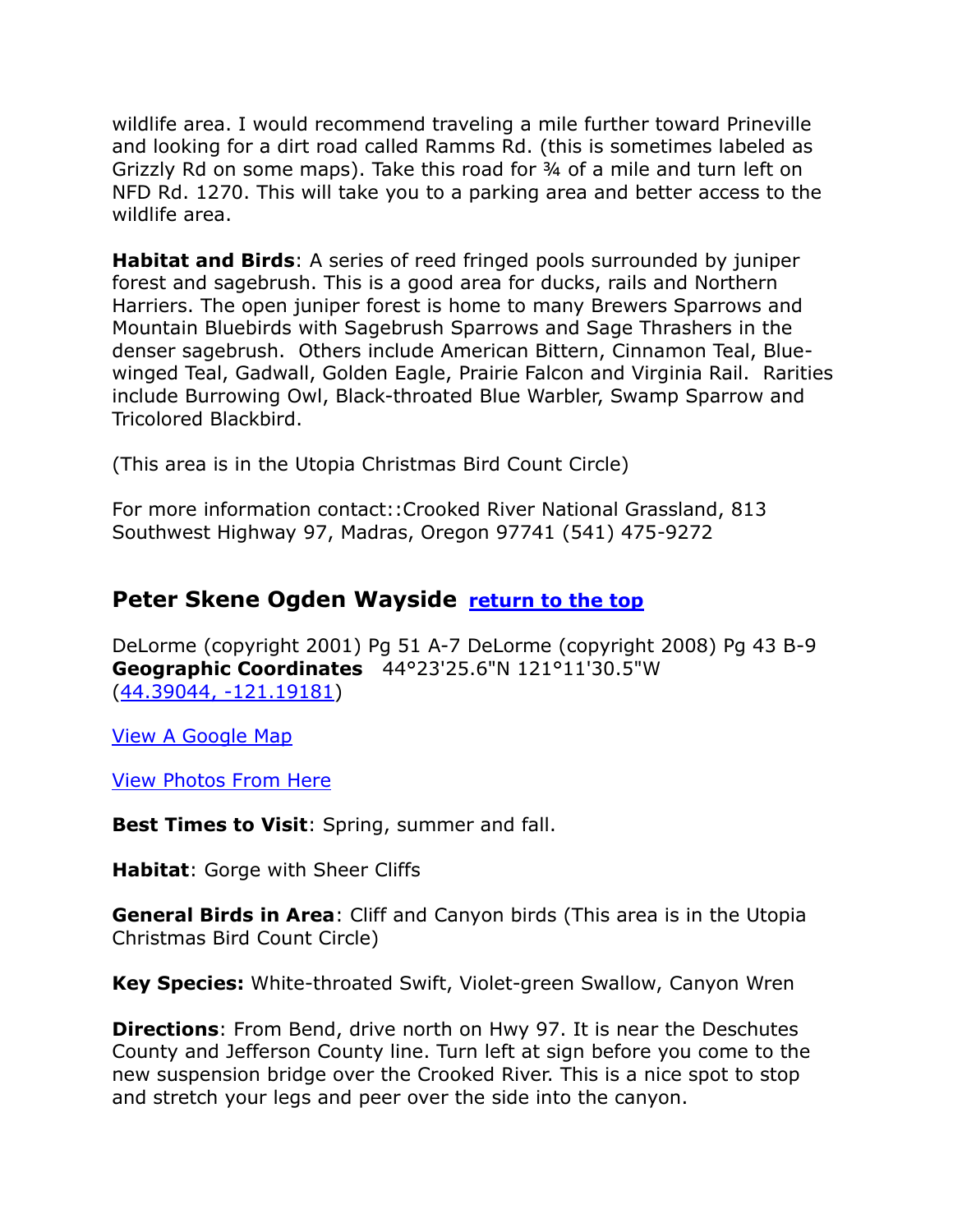**Amenities**: Birding! Looking into the canyon - quite scenic and the wayside has nice, big, restrooms. **This is simply one of the best places in the world to see large numbers of White-throated Swifts at eye level.**

#### <span id="page-16-0"></span>**Alder Springs [return to the top](#page-0-0)**

DeLorme (copyright 2001) Pg 51 A-6 DeLorme (copyright 2008) Pg 43 A-8 **Geographic Coordinates** 44°25'59.8"N 121°21'27.9"W [\(44.433282, -121.357751\)](https://www.google.com/maps/place/44°25)

[View A Google Map](http://maps.google.com/maps/ms?hl=en&ie=UTF8&msa=0&msid=108036481085398338899.0004633f330c2781dd9e7&ll=44.391108,-121.283226&spn=0.104143,0.263672&z=13http://) 

#### [Alder Springs Website](http://www.fs.usda.gov/wps/portal/fsinternet/!ut/p/c4/04_SB8K8xLLM9MSSzPy8xBz9CP0os3gDfxMDT8MwRydLA1cj72BTJw8jAwjQL8h2VAQAzHJMsQ!!?ss=110601&ttype=recarea&recid=38276&actid=50&navtype=BROWSEBYSUBJECT&position=BROWSEBYSUBJECT&navid=110160000000000&pnavid=11)

**Location**: From HWY 97 Just north of Terrebonne, turn west on Lower Bridge Rd. Travel about 10 miles and turn left on Holmes Rd. Travel 2.2 miles to the entrance road on the right. Turn in and go a short distance to a gate. This gate is unlocked but needs to be closed behind you. Travel another 5 miles to Alder Springs. FROM SISTERS From Sisters travel 5 miles east on Hwy 126. Turn left on Holmes Rd. Travel about a mile and a half to a "T" in the road. Take a right and go 6.5 miles to milepost 7. Turn left onto the entrance road to Alder Springs.

**Habitat and Birds**: Riparian Habitat, cliffs and open dry brush habitat. Associated with the cliffs are Golden eagles, Canyon and Rock Wrens and White Throated Swifts. Close to the river Lazuli Buntings, Dippers and Lewis's Woodpeckers. During migrations periods many migrants drop it. In the upper dry areas, there are breeding sparrows (Brewer's and Lark), Gray Flycatcher and you can find Pinyon Jays passing through.

#### **Best Times to Visit**: Spring, Summer, and Fall

**Amenities**: Birding! Dispersed camping, hiking, picnicking and photography.

**Key Species**: Hooded Merganser, Common Poorwill, Rufous Hummingbird, Lewis's Woodpecker, Pacific-slope Flycatcher, Green-tailed Towhee and Bullock's Oriole.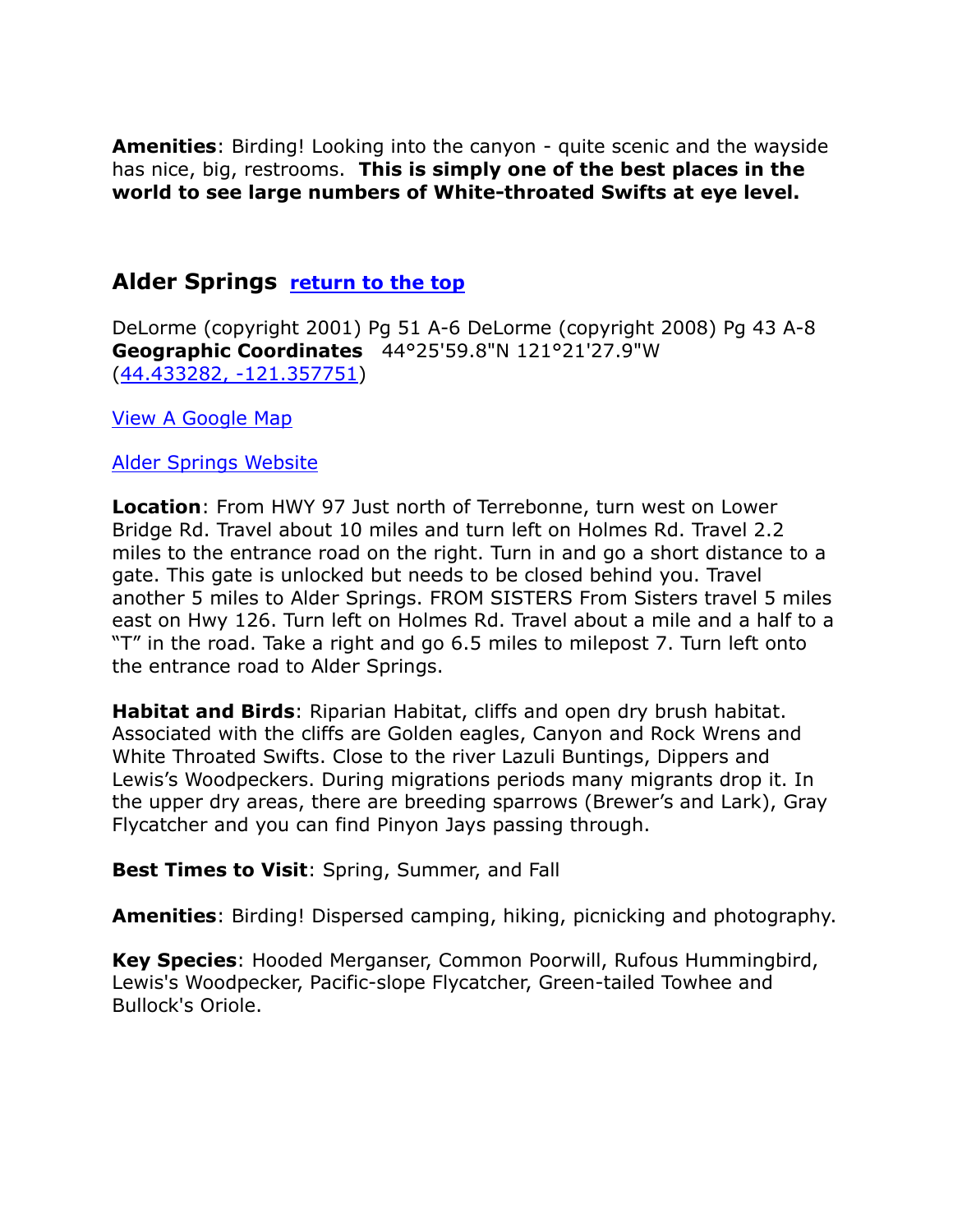# <span id="page-17-0"></span>**SISTERS NORTH**

# <span id="page-17-1"></span>**Prairie Farm Springs <u>[return to the top](#page-0-0)</u>**

DeLorme (copyright 2001) Pg 50 A-4 DeLorme (copyright 2008) Pg 37 F-6 **Geographic Coordinates** 44°33'15.8"N 121°35'13.2"W [\(44.5535, -121.58432\)](https://www.google.com/maps/place/44°33)

[View A Google Map](http://maps.google.com/maps/ms?hl=en&ie=UTF8&msa=0&msid=108036481085398338899.0004635367b2f1d65cf97&z=11http://)

**Location**: Travel west out of Sisters about 5 miles to Indian Ford Rd. Turn north on Indian Ford and travel just a short distance and turn left on Forest Rd. 11. Take this road about 10 miles until the pavement ends and take a left on Forest Rd. 1150 (SW Prairie Farm Cutoff) Go 6 miles and turn left on Forest Rd. 800 (SW 6 Creek Rd.). Go a short distance and turn right on SW Prairie Farm Rd. Go 1.5 miles and look for a dirt road off to your right which will lead to the springs.

**Habitat and Birds: T**he surrounding forest holds Woodpeckers, Hermit, Nashville and Townsend's Warbler, Flycatchers and Sooty Grouse. The springs can be good for fall migrants and summer nesters.

#### <span id="page-17-2"></span>**Green Ridge [return to the top](#page-0-0)**

DeLorme (copyright 2001) Pg 56 D-4 DeLorme (copyright 2008) Pg 36 F-5 **Geographic Coordinates** (Hawkwatch Trailhead) 44°32'02.7"N 121°36'11.0"W [\(44.534082, -121.603059\)](https://www.google.com/maps/place/44°32) (Hawkwatch Survey Site) 44°32'12.3"N 121°36'17.2"W [\(44.536763, -121.604779\)](https://www.google.com/maps/place/44°32)

[View A Google Map](https://drive.google.com/open?id=1OXaqWEBZxdJh4HBr4XMd5xcV0FM&usp=sharing)

[eBird Hotspot Checklists for Green Ridge](http://ebird.org/ebird/hotspot/L1772266)

[East Cascade Audubon Society Green Ridge Hawk Watch Info](http://www.ecaudubon.org/green-ridge---raptor-migration)

**Location**: Take Hgwy. 20 west of Sisters 6 miles (one mile east of Black Butte Ranch) to the Forest Rd.(FR) 11 Jct. Go north on FR 11 for 10 miles to end of pavement. At the end of pavement bearleft on FR 1150 for 7 miles. Follow signs to Green Ridge Lookout. Turn left on FR 1154 also follow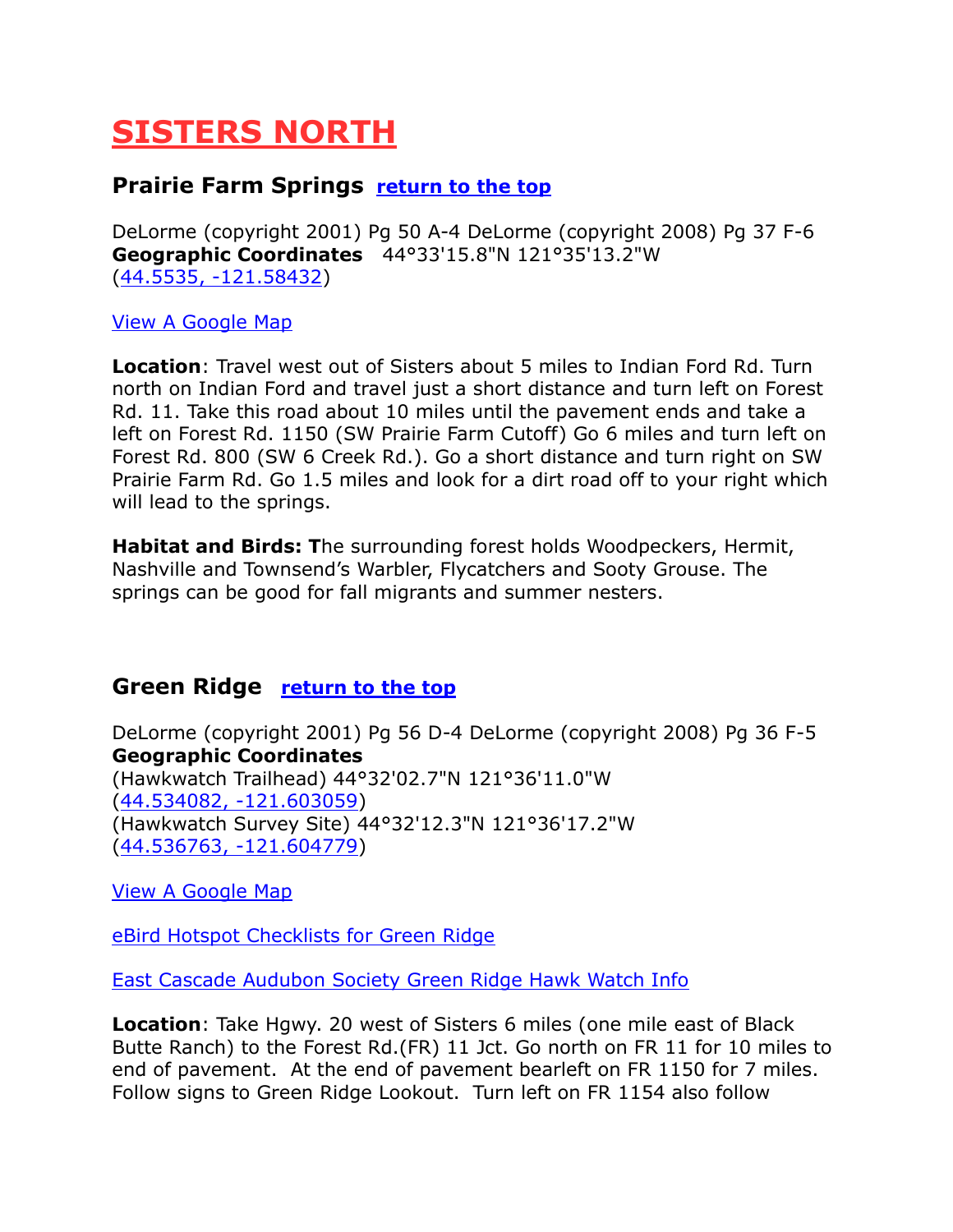lookout sign. Go for 1 mile to FR 1140 jct. also lookout sign Go left on FR 1140 for approx 1/4 mile to 600 road jct. ( the first jct.) Go right on 600 RD for approx 1 mile. There will be a parking spot on the right in old clear-cut marked with blue ribbon. If you go to the top of the ridge you have gone too far. The trail to the site 1/4 mile goes to the north and is well marked with blue ribbon. When the ribbon stops you are there. The migrating birds will be flying north to south on your left, your right , or straight overhead depending on the winds. To explore more of this ridge, purchase a Deschutes Nat. Forest Map from any Forest Service Office. **Habitat and Birds**: Upland forest of pines, cedar and fir. During the fall migration (September and October) large numbers of raptors migrate over from rival Bonny Butte to the north. ECAS monitors this migration each year. The surrounding forest holds woodpeckers, Hermit, Nashville and Townsend's Warbler, flycatchers and Sooty Grouse.

**Best Times to Visit**: Spring, Summer, and Fall

#### **Whiskey Springs [return to the top](#page-0-0)**

DeLorme (copyright 2001) Pg 50 A-4 DeLorme (copyright 2008) Pg 37 **Geographic Coordinates** 44°28'12.8"N 121°34'23.2"W [\(44.469927, -121.573163\)](https://www.google.com/maps/place/44°28)

[View A Google Map](https://drive.google.com/open?id=1OXaqWEBZxdJh4HBr4XMd5xcV0FM&usp=sharing)

[eBird Hotspot Checklists for Whiskey Springs](http://ebird.org/ebird/hotspot/L1230188)

**Location**: Travel west about 5 miles to the sign for Green Ridge and Indian Ford Campground. Turn right/north on Road 11 or Green Ridge Road. Take this road about 8.5 miles and turn left on NFD 1140 near the big orange sign. Go about 1.7 miles to the spring. The spring is well hidden on the left side of the road. Look for deciduous vegetation among the pines and firs. There is a widened area for parking just past the spring. *Whiskey Springs is private property but birders are granted permission to visit as long as the property is not damaged. Modification of the spring in order to improve viewing or photography is not allowed. Recent vandalism has made the owner concerned. Please help preserve access to this very special location by leaving it the same way you found it.*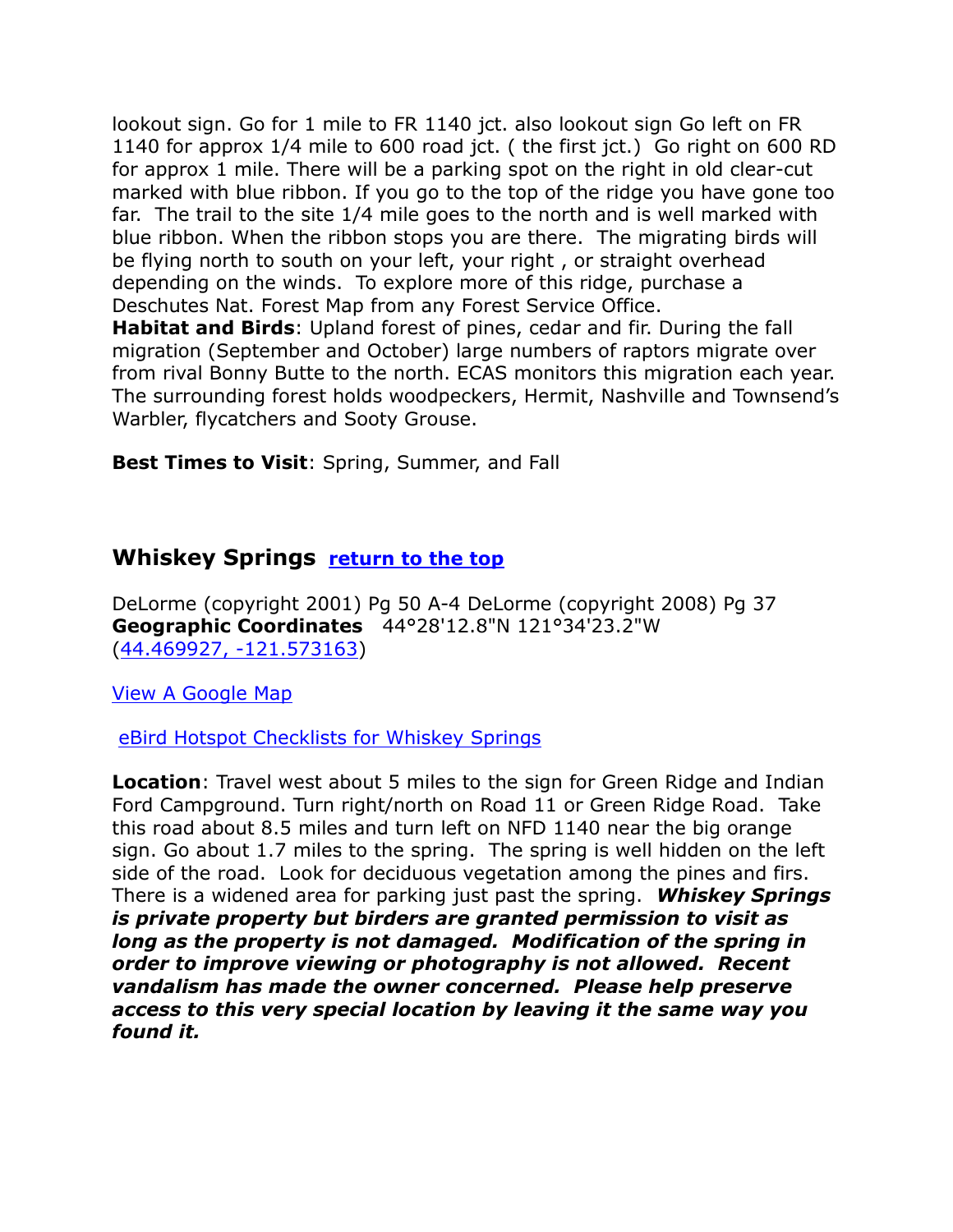**Habitat and Birds**: The surrounding forest holds Woodpeckers, Hermit, Nashville and Townsend's Warbler, Flycatchers and Sooty Grouse. The springs can be good for fall migrants and summer nesters.

**Best Times to Visit**: Spring, Summer, and Fall

# <span id="page-19-0"></span>**Black Butte [return to the top](#page-0-0)**

DeLorme (copyright 2001) Pg 50 A-4 DeLorme (2008) Pg 42 Pg A-5 **Geographic Coordinates** 44°24'42.0"N 121°36'24.7"W [\(44.41168, -121.60685](https://www.google.com/maps/place/44°24))

#### [View A Google Map](http://maps.google.com/maps/ms?hl=en&doflg=ptm&ie=UTF8&msa=0&msid=108036481085398338899.00046f3d246a4539a3c80&ll=44.355524,-121.496773&spn=0.187302,0.528374&z=12http://)

**Best Times to Visit:** Summer and Fall (Winter inaccessible except by skiing)

**Habitat**: Subalpine Forests, and Timberline

**General Birds in Area:** Forest Species such as woodpeckers, finches, Clark's Nutcracker, Hammond's Flycatcher, Sooty Grouse, Wild Turkey, Green-tailed Towhee, Fox Sparrow, Mt. Chickadee, nuthatches and Brown Creeper.

Location: [Black Butte Website](http://www.summitpost.org/mountain/rock/151142/black-butte-oregon.html)

# <span id="page-19-1"></span>**Jefferson Wilderness Trail Heads [return to the top](#page-0-0)**

DeLorme (copyright 2001) Pg 50 A-3 DeLorme (copyright 2008) Pg 42 A-3 **Geographic Coordinates** (There are multiple access points to this restricted area. This is a non-motorized wilderness area so detailed planning should take place before accessing this area. For detailed information on access points go [here.](http://www.fs.usda.gov/wps/portal/fsinternet/!ut/p/c5/04_SB8K8xLLM9MSSzPy8xBz9CP0os3gDfxMDT8MwRydLA1cj72BTJw8jAwgAykeaxcN4jhYG_h4eYX5hPgYweSJ0G-AAjoR0h4Nci992sAm4zffzyM9N1S_IDY0wyDJRBABZRw4s/dl3/d3/L2dJQSEvUUt3QS9ZQnZ3LzZfMjAwMDAwMDBBODBPSEhWTk1VMTAwMDAwMD))

#### [View A Google Map](http://maps.google.com/maps/ms?hl=en&ie=UTF8&msa=0&msid=108036481085398338899.000463753ae4e737ff6a1&ll=44.746002,-121.982231&spn=0.401849,1.054688&z=11http://)

**Location**: Leave Sisters west on Hwy 20/126, turn right on Road 12. Take Road 12 to Road 1234. Follow signs.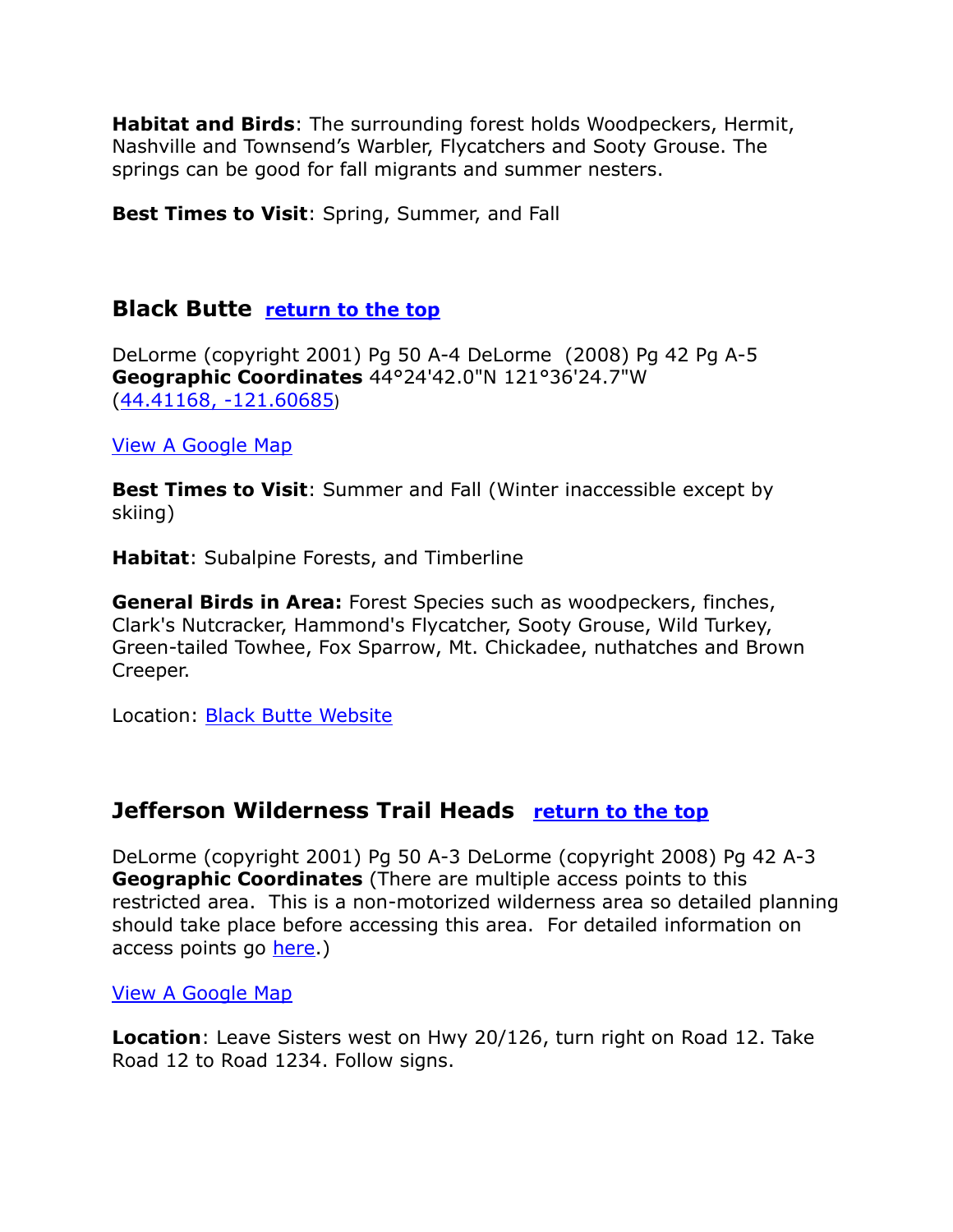**Amenities**: Birding! There is car camping at Round Lake and the campsite has a restroom. Hiking, photography, and backpacking. The trailhead at Jack Lake has a restroom.

**Habitat and Birds**: High elevation forest. The burns close to Round Lake have been a good location for Black backed and Three Toed Woodpecker. Lazuli Buntings have taken to the burnt open areas and Sooty Grouse and Mountain Quail can be found. Other key species include Northern Goshawk, Spotted Owl, American Three-toed Woodpecker, Black-backed Woodpecker, Pileated Woodpecker, Clark's Nutcracker, American Dipper and Chestnutbacked Chickadee.

#### <span id="page-20-0"></span>**Camp Sherman [return to the top](#page-0-0)**

DeLorme (copyright 2001) Pg 56 A-4 DeLorme (copyright 2008) Pg 42 A-5 **Geographic Coordinates Camp Sherman** 44 31' 24" N 121 37' 58" W ([44.460092, -121.643633\)](https://www.google.com/maps/place/44°27) **Lake Creek Lodge** 44 27' 36" N 121 38' 36" W ([44.445071, -121.654047\)](https://www.google.com/maps/place/44°26) **Candle Creek Campground** 44 26' 42" N 121 39' 13" W [\(44.575385, -](https://www.google.com/maps/place/44°34) [121.619145\)](https://www.google.com/maps/place/44°34) , **Wizard Falls Fish Hatchery** 44 31' 24" N 121 37' 58" W [\(44.523261, -121.632289\)](https://www.google.com/maps/place/44°31)

[View A Google Map](http://maps.google.com/maps/ms?hl=en&ie=UTF8&msa=0&msid=108036481085398338899.0004635c407a03204039a&z=13http://)

[eBird Hotspot Checklists for Camp Sherman](http://ebird.org/ebird/hotspot/L1659867)

**Best Times to Visit**: Spring and summer.

**Habitat**: Riparian and River corridor

**General Birds in Area**: forest birds, neo-tropic migrants and hummingbirds. Make sure you stop at the Bridge in Camp Sherman and follow the trails on both sides of the river downstream. American Dippers are always present at the bridge and there is plenty of bird activity along the river. Lake Creek Lodge has a trail and hummingbird feeders. Stop in at the lodge and ask to use the trails and hike the area. Listen for the Olive-sided Flycatchers and Western Wood- Pewees at Lake Creek Lodge. MacGillivray's Warblers like the trail along the river here. Other common species include Black-headed Grosbeak, White-headed Woodpecker, Red-breasted Sapsucker, Hammonds and Dusky Flycatcher, Cassin's Vireo, Western Bluebird and Swainson's Thrush.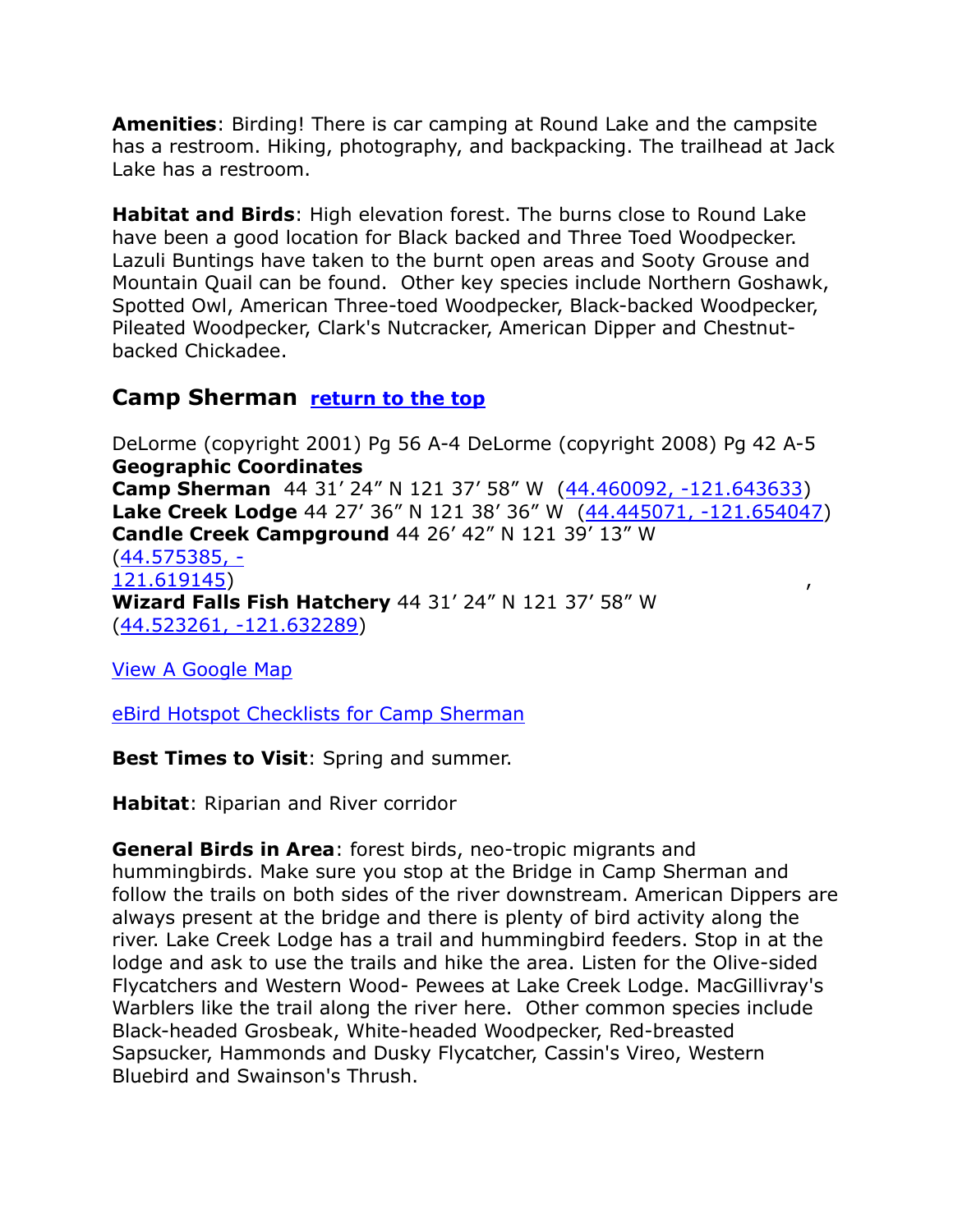**Exceptional Species:** Broad-tailed Hummingbird, Black-chinned Hummingbird, American Redstart, Summer Tanager, Pine Grosbeak and Common Redpoll.

**Location**: To find Camp Sherman, from Sisters, drive west on Hwy 20/126 for 9.3 miles, turn right on to Road 14. Drive north on Road 14 for 2.7 miles and the road will fork. Take the left fork (the right fork will get you to Camp Sherman too but it's less interesting) and travel 2.1 miles to Forest Road 1419 (1/2 mile past the fork, you will find Lake Creek Lodge). Turn right and travel 1/2 mile to Camp Sherman. It is approximately 35 miles from Bend to Camp Sherman. To find Wizard Falls Fish Hatchery, travel north from Camp Sherman on Forest Road 14 for 4.6 miles and look for road 1400/640 to the left. Take this road and cross the river to the fish hatchery. To find Candle Creek Campground, continue past the turnoff to Wizard falls on road 14 until you come to Bridge 99 (Lower Bridge). This is about 2.8 miles past the Wizard Falls Fish Hatchery Road. Cross the Metolius River and the road becomes Road 12. Travel 1/2 mile and you will see a 4-way intersection. Veer to the right (this keeps you on Rd 12). About 1/4 of a mile past the 4 way you will cross Abbott Creek. After crossing, look for the signs to Candle Creek Campground.

**Amenities**: Birding! Car camping, hiking, photography and picnicking. Campsites with restrooms. There is access to numerous trailheads with opportunities for backpacking.

#### <span id="page-21-0"></span>**Round Lake [return to the top](#page-0-0)**

DeLorme (copyright 2001) Pg 50 A-3 DeLorme (copyright 2008) Pg 42 A-3 **Geographic Coordinates** 44°26'32.9"N 121°47'26.1"W [\(44.442471, -121.790581\)](https://www.google.com/maps/place/44°26)

#### [View A Google Map](http://maps.google.com/maps/ms?hl=en&ie=UTF8&msa=0&msid=108036481085398338899.0004635c407a03204039a&z=13http://)

**Location**: From Sisters, drive west on Hwy 20/126 for 13.2 miles. Turn right on Forest Road 1210. Travel 1/4 mile and turn left on the Round Lake Rd. (this is still Road 1210). Travel just under 5 miles and look for Forest Road 600 on your left. Take 600 3/4 of a mile to the trailhead for the lake.

#### **Best Times to Visit**: Late Spring, Summer, Fall

**Habitat and Birds:** The burns close to Round Lake have been a good location for Black-backed and American Three-toed Woodpecker. Lazuli Buntings have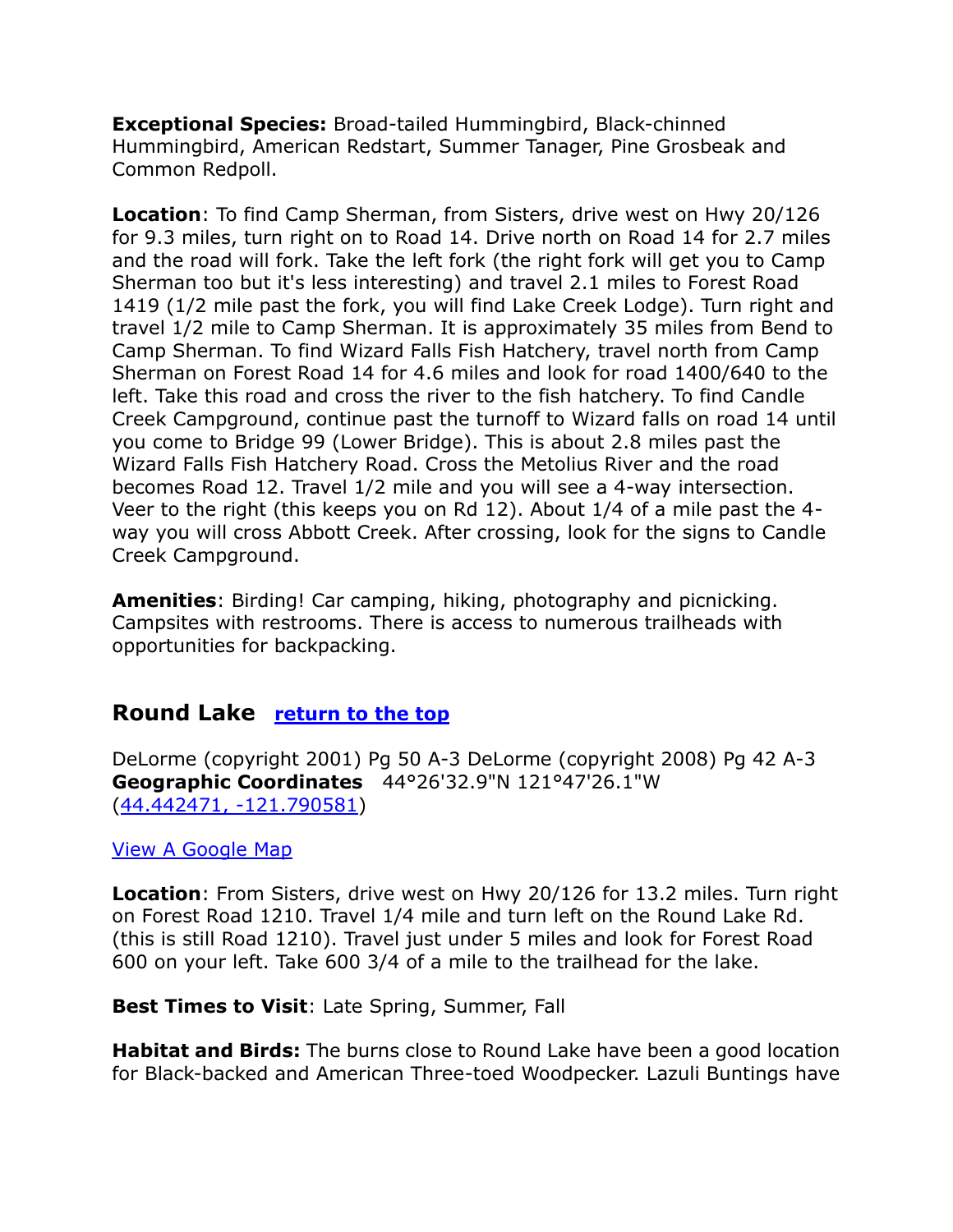taken to the burnt open areas and Sooty Grouse and Mountain Quail can be found.

# <span id="page-22-0"></span>**Abbott Butte [return to the top](#page-0-0)**

DeLorme (copyright 2001) Pg 56 D-3 DeLorme (copyright 2008) Pg 36 F-4 **Geographic Coordinates** 44°31'48.4"N 121°40'15.5"W [\(44.5301, -121.67096\)](https://www.google.com/maps/place/44°31)

#### [View A Google Map](http://maps.google.com/maps/ms?hl=en&ie=UTF8&msa=0&msid=108036481085398338899.0004635367b2f1d65cf97&z=11http://)

**Location**: To find Abbott Butte, from Sisters, drive west on Hwy 20/126 for 9.3 miles, turn right on to Road 14 (follow the signs to Camp Sherman). Drive north on Road 14 for 2.7 miles and the road will fork. Take the left fork which is Road 1419 (the right fork will get you to Camp Sherman) and travel 2.1 miles to the intersection of Forest Road 1419 and Road 1216 (SW Camp Sherman Road). Continue north without turning and you will be on Forest Road 1420. Go 3.6 miles to Forest Road 12. Turn right and go 1.5 miles. Turn left on the 800 Road. Explore this road as far as your vehicle permits. You can make a loop around Abbott Butte by staying right at each intersection and returning to Forest Road 12 (use a good map here). If you aren't that adventurous, return to Forest Road 12 after exploring Road 800. Continue north on Road 12 for 1.2 miles and turn left on Forest Road 1280. Bird this road as it loops around Abbott Butte. Reverse your course to return to Camp Sherman or Sisters.

**Habitat and Birds**: Upland forest of pines and fir with many burned areas and clear-cuts. The surrounding forest holds woodpeckers (Black-backed, Lewis's, American Three-toed, and more), warblers (Hermit, Nashville and Townsend's), flycatchers (Olive-sided, Dusky, Hammond's, Pacific-Slope) and Sooty Grouse. This is a good area for Lazuli Bunting.

#### <span id="page-22-1"></span>**Metolius Preserve [return to the top](#page-0-0)**

*DeLorme (copyright 2001) Pg 5*0 A-3 DeLorme (copyright 2008) Pg 42 A-4 **Geographic Coordinates**  METOLIUS PRESERVE N. KIOSK - 44°26'48.0"N 121°40'48.6"W [\(44.446678, -121.680172\)](https://www.google.com/maps/place/44°26) METOLIUS PRESERVE S. KIOSK - 44°25'56.3"N 121°41'48.1"W [\(44.432310, -121.696685\)](https://www.google.com/maps/place/44°25)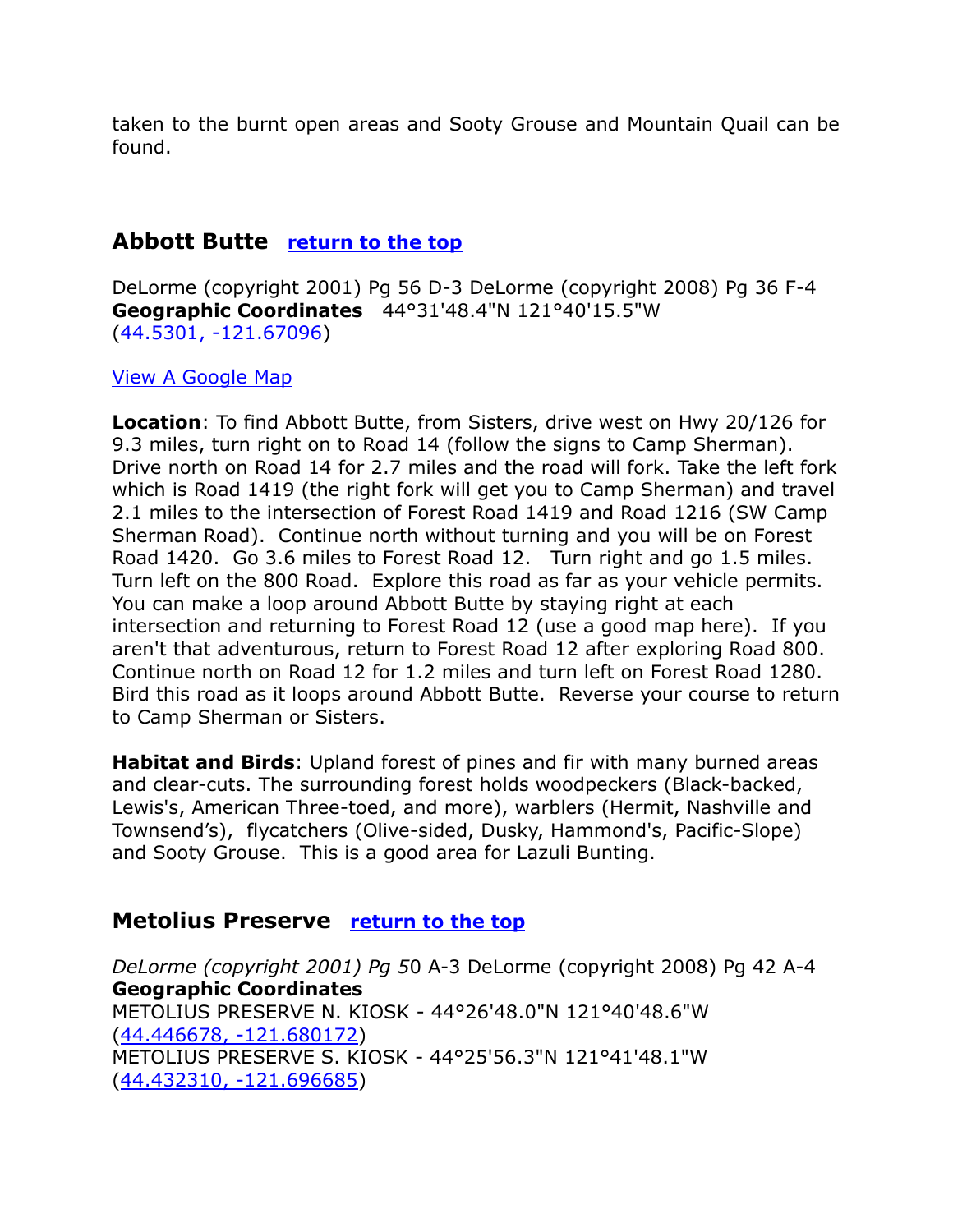[View A Google Map](http://maps.google.com/maps/ms?hl=en&ie=UTF8&msa=0&msid=108036481085398338899.0004635c407a03204039a&z=13http://)

[eBird Hotspot Checklists for Metolius Preserve](http://ebird.org/ebird/hotspot/L892507)

**Location:** For maps, directions, and information, go to The Deschutes Basin [Land Trust Website](http://www.deschuteslandtrust.org/) TO SOUTH FORK KIOSK FROM SISTERS Drive 10.6 miles west of Sisters on Hwy 126/20. Take a right on Forest Rd. 2064 (Warm Springs Rd.). Travel 2.6 miles on 2064. Turn right on Forest Rd. 800. Go ¼ mile and turn right on Forest Rd. 810. Go ¼ mile to the kiosk. Maps are available here. TO NORTH FORK KIOSK FROM SISTERS, Drive 9.8 miles west of Sisters. Take a right on Rd. 14 (Camp Sherman). Travel 2.6 miles until you come to a "Y". Stay left and go 2.2 miles. Turn left on Forest Rd. 1216. Drive 1.4 miles and take a left on Forest Rd. 600. Drive ¼ mile to the kiosk. Maps are available here.

**Habitat and Birds**: Upland forest of Pines and fur. This is a prime birding spot that holds most of the upland forest birds. White Headed and Pileated Woodpeckers (close to north fork of Lake Creek) are fairly easy to see. Both Sooty Grouse and Ruffed Grouse can be found. This is a fantastic area. Unusual strays that are more common to the east have been found here in the summer. A list of species can be found at The [Deschutes Basin Land](http://www.deschuteslandtrust.org/)  [Trust Website](http://www.deschuteslandtrust.org/)

#### <span id="page-23-0"></span>**Suttle Lake [return to the top](#page-0-0)**

DeLorme (copyright 2001) Pg 50 A-3 DeLorme (copyright 2008) Pg 42 A-4 **Geographic Coordinates** 44°25'08.1"N 121°45'20.9"W West Shore [\(44.418916, -121.755810\)](https://www.google.com/maps/place/44°25) East Shore [\(44.427677, -121.730641\)](https://www.google.com/maps/place/44°25)

[View A Google Map](http://maps.google.com/maps/ms?hl=en&ie=UTF8&msa=0&msid=108036481085398338899.0004635c407a03204039a&z=13http://)

[eBird Hotspot Checklists for Suttle Lake](http://ebird.org/ebird/hotspot/L1161099)

[Suttle Lake Information](https://en.wikipedia.org/wiki/Suttle_Lake_(Oregon))

[Suttle Lake Lodge](http://www.thesuttlelodge.com/) - **A must see destination!!** Feel free to drop in and check it out.

**Location**: From Sisters, drive west on Hwy 20/126 for 13.2 miles. Best Times to Visit: All seasons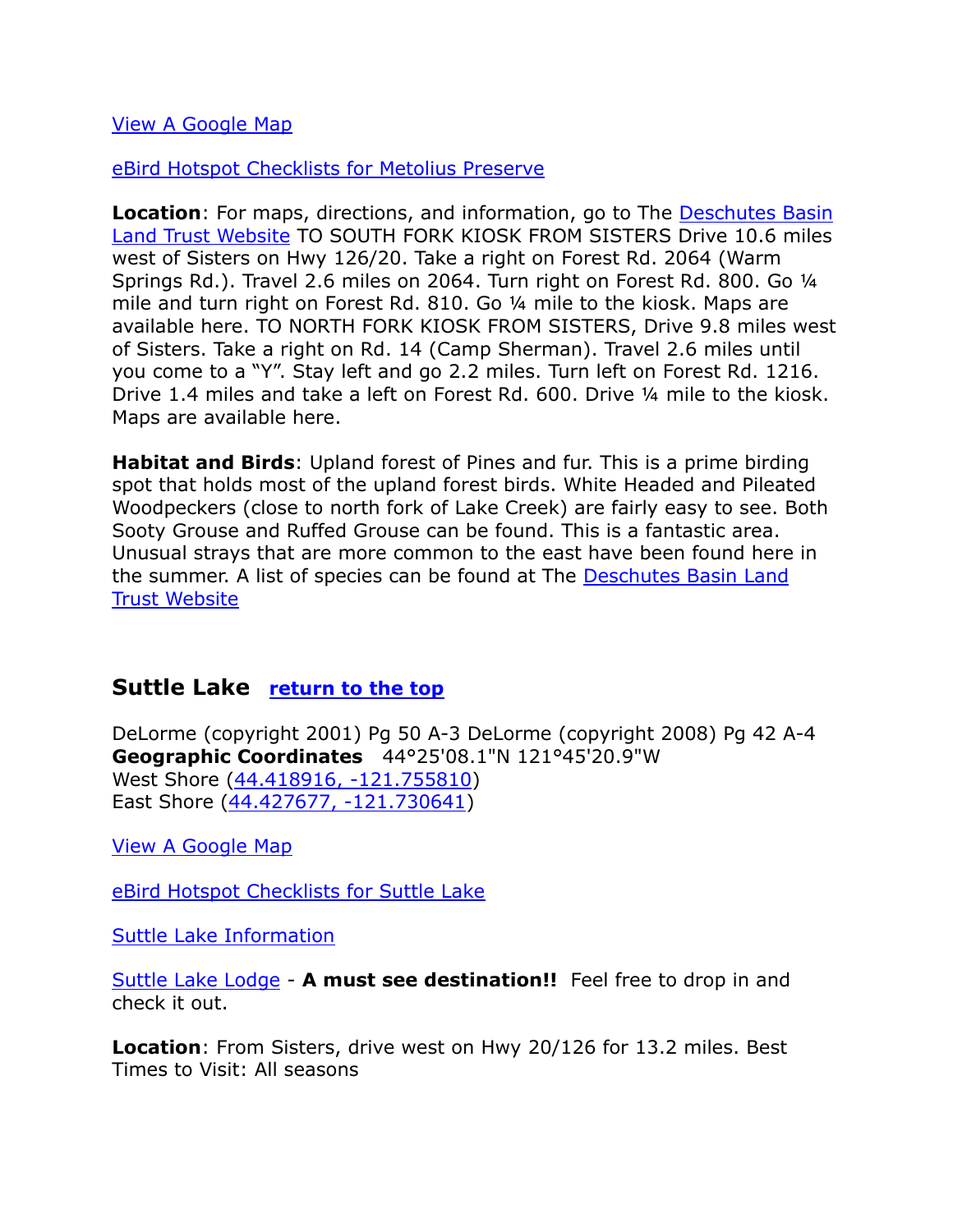**General Birds in Area**: Water birds, Bald Eagle, mountain warblers, and woodpeckers

(This area is in the Santiam Christmas Bird Count Circle)

**Amenities**: Birding! Car camping, hiking, picnicking and photography. The campsites have restrooms. Suttle Lake is a resort area and has a small restaurant, boating, cabins for rent, etc. There is a nice hiking trail that goes around Suttle Lake. Blue Lake is near Suttle Lake and part of Blue Lake is in Corbett State Park.

**Habitat and Birds**: Large Lake surrounded by forest. The lake holds wildfowl. And the surrounding forest holds most of the local woodpeckers and Pygmy Owl

**Key Species**: Common Loon, Pied-billed Grebe, Eared Grebe, Western Grebe, Common Goldeneye, Barrow's Goldeneye, Hooded Merganser, Bald Eagle, Black-backed Woodpecker, Pileated Woodpecker, Gray Jay, Chestnutbacked Chickadee, Winter Wren, American Dipper, MacGillivray's Warbler, Common Yellowthroat, Hermit Warbler and Lincoln's Sparrow.

**Exceptional Species:** Pacific Loon, Red-necked Grebe, Clark's Grebe, Greater Scaup, Long-tailed Duck, White-winged Scoter, Black Scoter, Surf Scoter, Red-breasted Merganser, Herring Gull, Sabine's Gull and Northern Waterthrush.

#### <span id="page-24-0"></span>**Corbett Snow Park and Adjacent Forest Service Road [return to the top](#page-0-0)**

DeLorme (copyright 2001) Pg 50 A-3 DeLorme (copyright 2008) Pg 42 A-3 **Geographic Coordinates** 44°25'13.7"N 121°47'22.8"W [\(44.42046, -121.78967\)](https://www.google.com/maps/place/44°25)

[View A Google Map](https://drive.google.com/open?id=1JVmF8UG4TLKD9NJhZIJ-0Y-iWrw&usp=sharing)

**Best Times to Visit**: Late Spring, Summer and Fall

**Habitat**: Mountain Ponds and Marshes, Pine and Fir Forests

**General Birds in Area**: High Mountain birds (This area is in the Santiam Christmas Bird Count Circle)